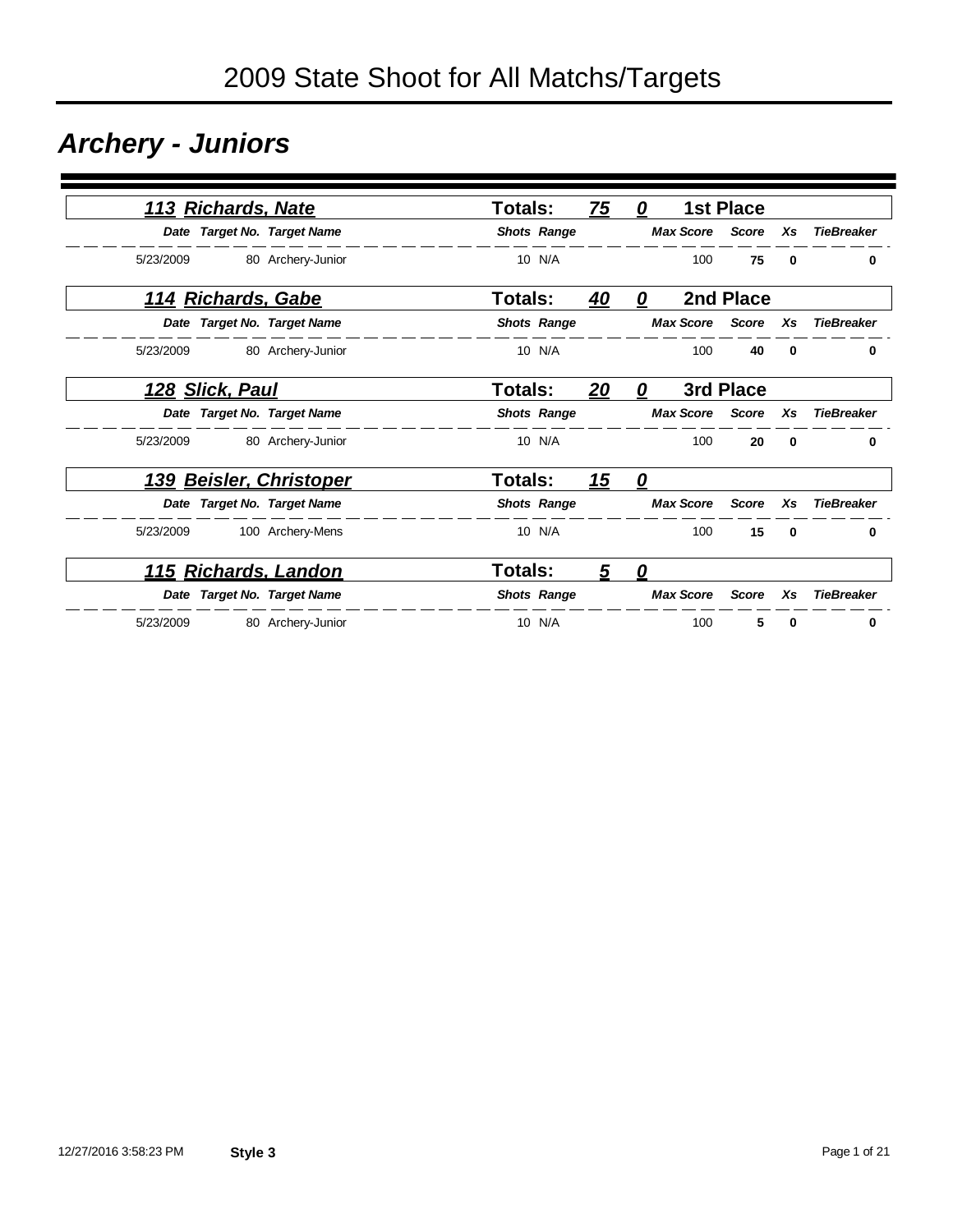## *Archery - Ladies*

| 122 Keener, Shari          |                             | <b>Totals:</b>     | 60 | 0                | <b>1st Place</b> |          |                   |
|----------------------------|-----------------------------|--------------------|----|------------------|------------------|----------|-------------------|
|                            | Date Target No. Target Name | <b>Shots Range</b> |    | <b>Max Score</b> | <b>Score</b>     | Xs       | <b>TieBreaker</b> |
| 5/23/2009                  | 90 Archery-Ladies           | 10 N/A             |    | 100              | 60               | $\bf{0}$ | 0                 |
| <u>123 Grabowski, Mary</u> |                             | Totals:            | 50 | 0                | 2nd Place        |          |                   |
|                            | Date Target No. Target Name | <b>Shots Range</b> |    | <b>Max Score</b> | <b>Score</b>     | Xs       | <b>TieBreaker</b> |
| 5/23/2009                  | 90 Archery-Ladies           | 10 N/A             |    | 100              | 50               | 0        | 0                 |
| 126 Burgess, Michelle      |                             | Totals:            | 40 | 0                | 3rd Place        |          |                   |
|                            | Date Target No. Target Name | <b>Shots Range</b> |    | <b>Max Score</b> | <b>Score</b>     | Xs       | <b>TieBreaker</b> |
| 5/23/2009                  | 90 Archery-Ladies           | 10 N/A             |    | 100              | 40               | 0        | 0                 |
| 146 Bearry, Dana           |                             | <b>Totals:</b>     | 20 | 0                |                  |          |                   |
|                            | Date Target No. Target Name | <b>Shots Range</b> |    | <b>Max Score</b> | <b>Score</b>     | Xs       | <b>TieBreaker</b> |
| 5/23/2009                  | 90 Archery-Ladies           | 10 N/A             |    | 100              | 20               | $\bf{0}$ | 0                 |
| 134 Prestio, Alice         |                             | <b>Totals:</b>     | 20 | 0                |                  |          |                   |
|                            | Date Target No. Target Name | <b>Shots Range</b> |    | <b>Max Score</b> | <b>Score</b>     | Xs       | <b>TieBreaker</b> |
| 5/23/2009                  | 90 Archery-Ladies           | 10 N/A             |    | 100              | 20               | $\bf{0}$ | $\bf{0}$          |
| 140 Beisler, Patricia      |                             | <b>Totals:</b>     | 15 | 0                |                  |          |                   |
|                            | Date Target No. Target Name | <b>Shots Range</b> |    | <b>Max Score</b> | <b>Score</b>     | Xs       | <b>TieBreaker</b> |
| 5/23/2009                  | 90 Archery-Ladies           | 10 N/A             |    | 100              | 15               | $\bf{0}$ | 0                 |
| <u>138 Beisler, Tamera</u> |                             | <b>Totals:</b>     | 5  | 0                |                  |          |                   |
|                            | Date Target No. Target Name | <b>Shots Range</b> |    | <b>Max Score</b> | <b>Score</b>     | Xs       | <b>TieBreaker</b> |
| 5/23/2009                  | 80 Archery-Junior           | 10 N/A             |    | 100              | 5                | 0        | 0                 |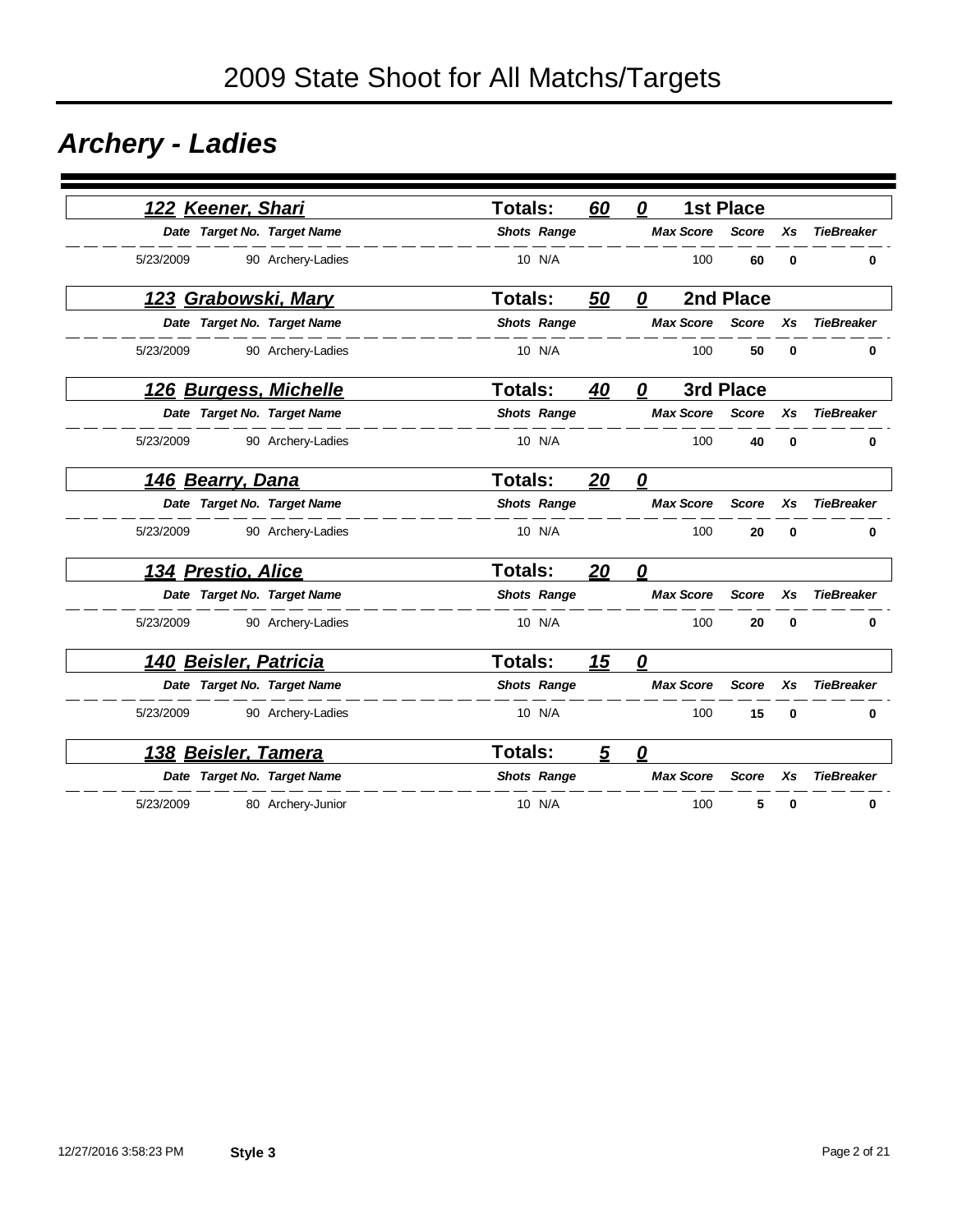## *Archery - Mens*

|                        | 124 Grabowski, Earl         | <b>Totals:</b>     | 70        | 0                       | <b>1st Place</b> |    |                   |
|------------------------|-----------------------------|--------------------|-----------|-------------------------|------------------|----|-------------------|
|                        | Date Target No. Target Name | <b>Shots Range</b> |           | <b>Max Score</b>        | <b>Score</b>     | Xs | <b>TieBreaker</b> |
| 5/23/2009              | 100 Archery-Mens            | 10 N/A             |           | 100                     | 70               | 0  | 0                 |
| 104 Sipes, Dave        |                             | <b>Totals:</b>     | 55        | 0                       | 2nd Place        |    |                   |
|                        | Date Target No. Target Name | <b>Shots Range</b> |           | <b>Max Score</b>        | <b>Score</b>     | Xs | <b>TieBreaker</b> |
| 5/23/2009              | 100 Archery-Mens            | 10 N/A             |           | 100                     | 55               | 0  | 1                 |
|                        | 116 Richards, Patrick       | Totals:            | 55        | 0                       | 3rd Place        |    |                   |
|                        | Date Target No. Target Name | <b>Shots Range</b> |           | <b>Max Score</b>        | <b>Score</b>     | Xs | <b>TieBreaker</b> |
| 5/23/2009              | 100 Archery-Mens            | 10 N/A             |           | 100                     | 55               | 0  | 2                 |
| <u>129 Fannin, Joe</u> |                             | <b>Totals:</b>     | <u>45</u> | $\mathbf{Q}$            |                  |    |                   |
|                        | Date Target No. Target Name | <b>Shots Range</b> |           | <b>Max Score</b>        | <b>Score</b>     | Xs | <b>TieBreaker</b> |
| 5/23/2009              | 100 Archery-Mens            | 10 N/A             |           | 100                     | 45               | 0  | 0                 |
|                        | 121 Henderson, Jeff         | <b>Totals:</b>     | <u>35</u> | $\overline{\mathbf{0}}$ |                  |    |                   |
|                        | Date Target No. Target Name | <b>Shots Range</b> |           | <b>Max Score</b>        | <b>Score</b>     | Xs | <b>TieBreaker</b> |
| 5/23/2009              | 100 Archery-Mens            | 10 N/A             |           | 100                     | 35               | 0  | 0                 |
|                        | 142 Bohnet, Barry           | <b>Totals:</b>     | 35        | 0                       |                  |    |                   |
|                        | Date Target No. Target Name | <b>Shots Range</b> |           | <b>Max Score</b>        | <b>Score</b>     | Xs | <b>TieBreaker</b> |
| 5/23/2009              | 100 Archery-Mens            | 10 N/A             |           | 100                     | 35               | 0  | 0                 |
|                        | 143 Bergess, Marty          | <b>Totals:</b>     | <u>30</u> | 0                       |                  |    |                   |
|                        | Date Target No. Target Name | <b>Shots Range</b> |           | <b>Max Score</b>        | <b>Score</b>     | Xs | <b>TieBreaker</b> |
| 5/23/2009              | 100 Archery-Mens            | 10 N/A             |           | 100                     | 30               | 0  | 0                 |
|                        | 119 Henderson, John         | <b>Totals:</b>     | 25        | 0                       |                  |    |                   |
|                        | Date Target No. Target Name | <b>Shots Range</b> |           | <b>Max Score</b>        | <b>Score</b>     | Xs | <b>TieBreaker</b> |
| 5/23/2009              | 100 Archery-Mens            | 10 N/A             |           | 100                     | 25               | 0  | 0                 |
|                        | 145 Bearry, Murris          | Totals:            | 20        | $\mathbf{\Omega}$       |                  |    |                   |
|                        | Date Target No. Target Name | <b>Shots Range</b> |           | <b>Max Score</b>        | <b>Score</b>     | Xs | <b>TieBreaker</b> |
| 5/23/2009              | 100 Archery-Mens            | 10 N/A             |           | 100                     | 20               | 0  | 0                 |
|                        | <u> 137 Beisler, Chris</u>  | <b>Totals:</b>     | 0         | 0                       |                  |    |                   |
|                        | Date Target No. Target Name | <b>Shots Range</b> |           | <b>Max Score</b>        | Score            | Xs | <b>TieBreaker</b> |
| 5/23/2009              | 80 Archery-Junior           | 10 N/A             |           | 100                     | 0                | 0  | 0                 |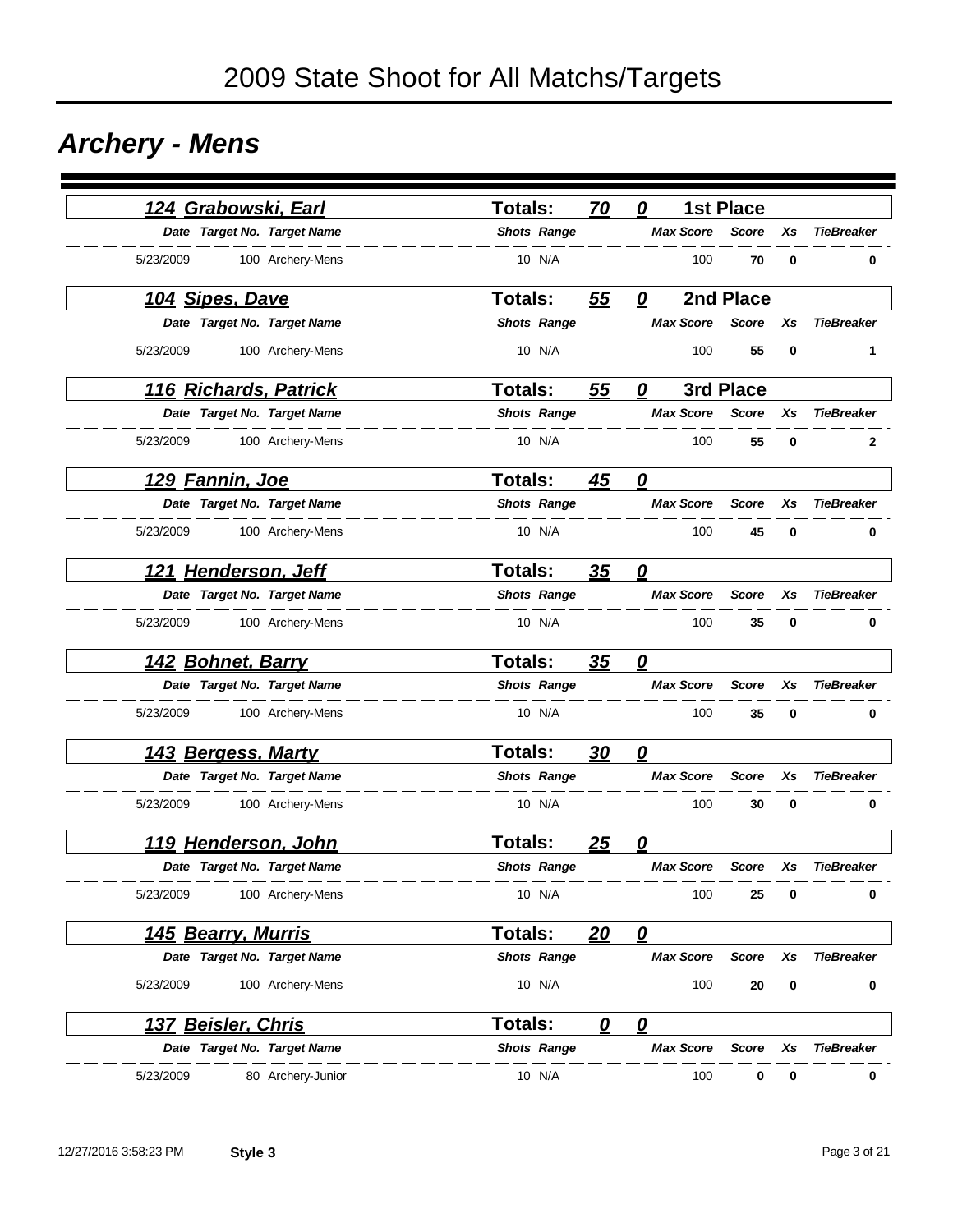### *Bench Rifle - Open*

|           |                         | 144 Erhardt, Michael        |                    |              | Totals: <u>167  1</u> |     | <b>1st Place</b> |                |                               |
|-----------|-------------------------|-----------------------------|--------------------|--------------|-----------------------|-----|------------------|----------------|-------------------------------|
|           |                         | Date Target No. Target Name |                    |              | <b>Shots Range</b>    |     |                  |                | Max Score Score Xs TieBreaker |
| 5/24/2009 |                         | 111 B <sub>200</sub>        |                    | 10 200 Yards |                       | 100 | 85               | $\mathbf 1$    | 0                             |
| 5/24/2009 | 590 B6                  |                             |                    | 10 100 Yards |                       | 100 | 82               | 0              | 0                             |
|           | <u>131 Erhart, Mark</u> |                             |                    |              |                       |     | 2nd Place        |                |                               |
|           |                         | Date Target No. Target Name |                    |              | <b>Shots Range</b>    |     |                  |                | Max Score Score Xs TieBreaker |
|           | 5/24/2009 111 B200      |                             |                    | 10 200 Yards |                       | 100 | 88               | $\mathbf{0}$   | 0                             |
| 5/24/2009 | 590 B6                  |                             |                    | 10 100 Yards |                       | 100 | 77               | $\overline{1}$ | 0                             |
|           | 107 Swartz, Ken         |                             | Totals:            |              | <u>77 0</u>           |     | 3rd Place        |                |                               |
|           |                         | Date Target No. Target Name | <b>Shots Range</b> |              |                       |     |                  |                | Max Score Score Xs TieBreaker |
| 5/23/2009 | 111 B200                |                             |                    | 10 200 Yards |                       | 100 | 62               | 0              | 0                             |
| 5/23/2009 | 590 B6                  |                             |                    | 10 100 Yards |                       | 100 | 15               | 0              | 0                             |

### *Caplock - Ladies*

|           |                     | 102 Fulbright, Glynda       | <b>Totals:</b> |                    | <u>136</u> | 4                      |                  | <b>1st Place</b> |          |                   |
|-----------|---------------------|-----------------------------|----------------|--------------------|------------|------------------------|------------------|------------------|----------|-------------------|
|           |                     | Date Target No. Target Name |                | <b>Shots Range</b> |            |                        | <b>Max Score</b> | <b>Score</b>     | Xs       | <b>TieBreaker</b> |
| 5/22/2009 |                     | 141 Bear-711                |                | 5 50 Yards         |            |                        | 50               | 38               | 3        | 0                 |
| 5/22/2009 | 41                  | 5 Bull Buffalo B50-5        | 5              | 50 Yards           |            |                        | 50               | 11               | $\bf{0}$ |                   |
| 5/22/2009 | 481                 | Woodchuck-201               |                | 25 Yards           |            |                        | 50               | 39               | $\bf{0}$ |                   |
| 5/22/2009 | 471                 | White Squirrel-401          | 5              | 25 Yards           |            |                        | 50               | 18               | 1        |                   |
| 5/22/2009 |                     | 401 RB100                   | 5.             | 100 Yards          |            |                        | 50               | 30               | $\bf{0}$ | 0                 |
| 120       |                     | <b>Henderson, Margret</b>   | <b>Totals:</b> |                    | <u>97</u>  | $\overline{2}$         |                  | 2nd Place        |          |                   |
|           |                     | Date Target No. Target Name |                | <b>Shots Range</b> |            |                        | <b>Max Score</b> | <b>Score</b>     | Xs       | <b>TieBreaker</b> |
| 5/23/2009 |                     | 141 Bear-711                |                | 5 50 Yards         |            |                        | 50               | 34               | 1        | 0                 |
| 5/23/2009 | 41                  | 5 Bull Buffalo B50-5        | 5              | 50 Yards           |            |                        | 50               | 6                | $\bf{0}$ | 0                 |
| 5/23/2009 | 481                 | Woodchuck-201               | 5              | 25 Yards           |            |                        | 50               | 27               | 0        | 0                 |
| 5/23/2009 | 471                 | White Squirrel-401          | 5              | 25 Yards           |            |                        | 50               | 10               | 1        | 0                 |
| 5/23/2009 |                     | 401 RB100                   | 5              | 100 Yards          |            |                        | 50               | 20               | $\bf{0}$ | 0                 |
| 133       | <b>Tucker, Ruth</b> |                             | <b>Totals:</b> |                    | 42         |                        |                  | 3rd Place        |          |                   |
|           |                     | Date Target No. Target Name |                | <b>Shots Range</b> |            |                        | <b>Max Score</b> | <b>Score</b>     | Xs       | <b>TieBreaker</b> |
| 5/23/2009 |                     | 141 Bear-711                |                | 5 50 Yards         |            |                        | 50               | 24               | 1        | 0                 |
| 5/23/2009 |                     | 481 Woodchuck-201           |                | 5 25 Yards         |            |                        | 50               | 18               | $\bf{0}$ | 0                 |
| 126       |                     | <b>Burgess, Michelle</b>    | <b>Totals:</b> |                    | 39         | $\boldsymbol{\varrho}$ |                  |                  |          |                   |
|           |                     | Date Target No. Target Name |                | <b>Shots Range</b> |            |                        | <b>Max Score</b> | <b>Score</b>     | Xs       | <b>TieBreaker</b> |
| 5/23/2009 | 141                 | <b>Bear-711</b>             |                | 5 50 Yards         |            |                        | 50               | 14               | $\bf{0}$ | 0                 |
| 5/23/2009 | 41                  | 5 Bull Buffalo B50-5        | 5              | 50 Yards           |            |                        | 50               | 6                | 0        | 0                 |
| 5/23/2009 | 481                 | Woodchuck-201               | 5              | 25 Yards           |            |                        | 50               | 17               | $\bf{0}$ | 0                 |
| 5/23/2009 | 471                 | White Squirrel-401          | 5              | 25 Yards           |            |                        | 50               | $\mathbf{2}$     | 0        | 0                 |
| 5/23/2009 |                     | 401 RB100                   |                | 5 100 Yards        |            |                        | 50               | 0                | 0        | 0                 |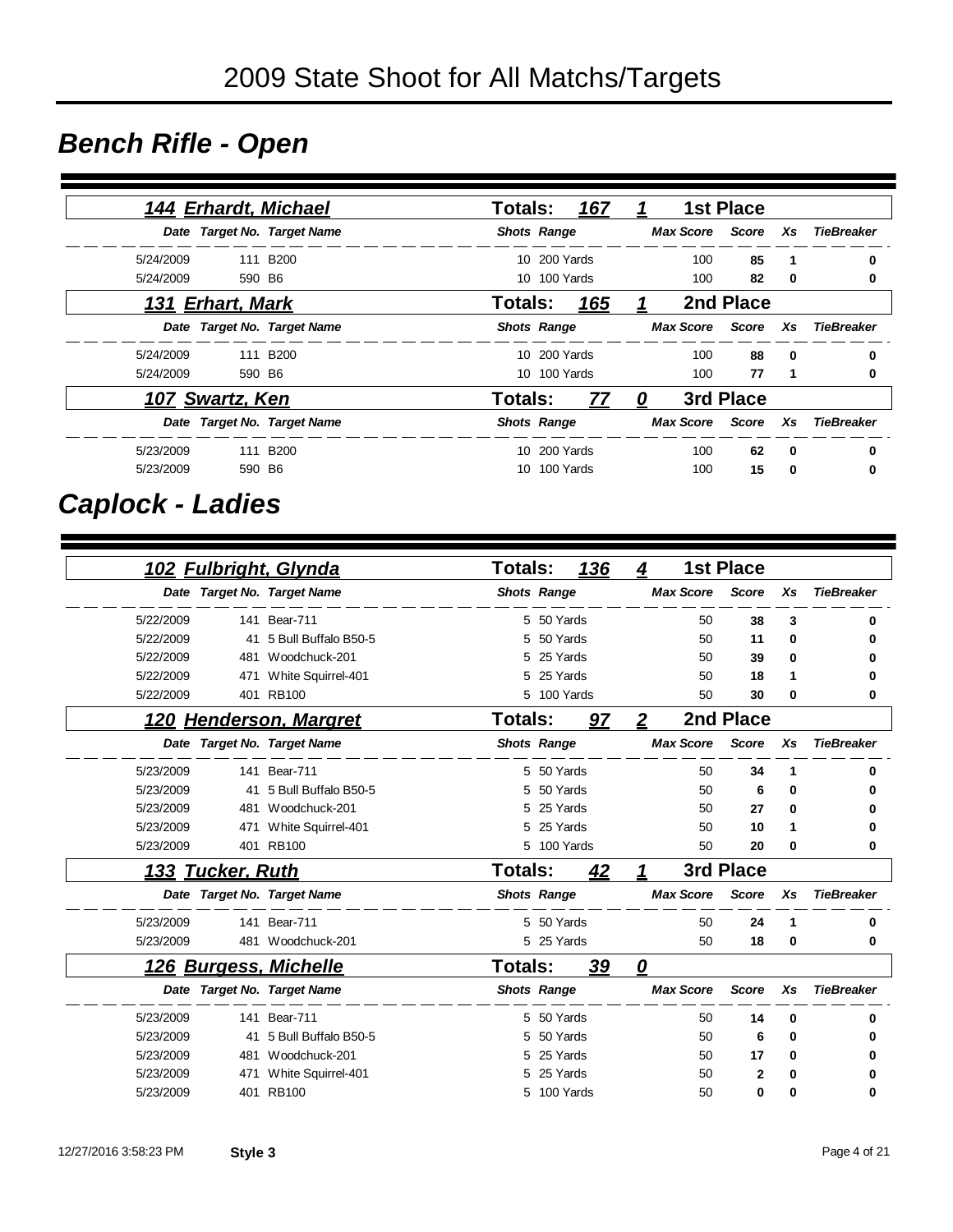# *Caplock - Mens*

|           | <b>105 Stone, Donald</b> |                             | <b>Totals:</b>     | 174         | 1                |                  | <b>1st Place</b> |              |                   |
|-----------|--------------------------|-----------------------------|--------------------|-------------|------------------|------------------|------------------|--------------|-------------------|
|           |                          | Date Target No. Target Name | <b>Shots Range</b> |             |                  | <b>Max Score</b> | <b>Score</b>     | Xs           | <b>TieBreaker</b> |
| 5/23/2009 |                          | 140 Bear-711                |                    | 5 50 Yards  |                  | 50               | 39               | 1            | 0                 |
| 5/23/2009 |                          | 40 5 Bull Buffalo B50-5     | 5                  | 50 Yards    |                  | 50               | 24               | 0            | 0                 |
| 5/23/2009 |                          | 480 Woodchuck-201           | 5                  | 25 Yards    |                  | 50               | 46               | 0            | 0                 |
| 5/23/2009 |                          | 470 White Squirrel-401      | 5                  | 25 Yards    |                  | 50               | 36               | 0            | 0                 |
| 5/23/2009 |                          | 400 RB100                   | 5                  | 100 Yards   |                  | 50               | 29               | 0            | 0                 |
|           | 101 Fulbright, Greg      |                             | <b>Totals:</b>     | 160         | 3                |                  | 2nd Place        |              |                   |
|           |                          | Date Target No. Target Name | <b>Shots Range</b> |             |                  | <b>Max Score</b> | <b>Score</b>     | Xs           | <b>TieBreaker</b> |
| 5/22/2009 |                          | 140 Bear-711                |                    | 5 50 Yards  |                  | 50               | 22               | 1            | 0                 |
| 5/22/2009 |                          | 40 5 Bull Buffalo B50-5     | 5                  | 50 Yards    |                  | 50               | 34               | 0            | 0                 |
| 5/22/2009 |                          | 480 Woodchuck-201           | 5                  | 25 Yards    |                  | 50               | 43               | $\mathbf{2}$ | O                 |
| 5/22/2009 | 470                      | White Squirrel-401          | 5                  | 25 Yards    |                  | 50               | 36               | 0            | 0                 |
| 5/22/2009 |                          | 400 RB100                   | 5                  | 100 Yards   |                  | 50               | 25               | 0            | 0                 |
| 125       | <u>Pickens, Ken</u>      |                             | <b>Totals:</b>     | <u> 152</u> | 1                |                  | 3rd Place        |              |                   |
|           |                          | Date Target No. Target Name | <b>Shots Range</b> |             |                  | <b>Max Score</b> | <b>Score</b>     | Xs           | <b>TieBreaker</b> |
| 5/23/2009 |                          | 140 Bear-711                | 5                  | 50 Yards    |                  | 50               | 34               | 0            | 0                 |
| 5/23/2009 |                          | 40 5 Bull Buffalo B50-5     | 5                  | 50 Yards    |                  | 50               | 18               | 0            | 0                 |
| 5/23/2009 |                          | 480 Woodchuck-201           | 5                  | 25 Yards    |                  | 50               | 46               | 1            |                   |
| 5/23/2009 |                          | 470 White Squirrel-401      | 5                  | 25 Yards    |                  | 50               | 34               | 0            | o                 |
| 5/23/2009 |                          | 400 RB100                   |                    | 5 100 Yards |                  | 50               | 20               | 0            | 0                 |
|           | <u>103 Gold, Robert</u>  |                             | <b>Totals:</b>     | 150         | $\overline{2}$   |                  |                  |              |                   |
|           |                          | Date Target No. Target Name | <b>Shots Range</b> |             |                  | <b>Max Score</b> | <b>Score</b>     | Xs           | <b>TieBreaker</b> |
| 5/22/2009 |                          | 140 Bear-711                |                    | 5 50 Yards  |                  | 50               | 26               | 1            | 0                 |
| 5/22/2009 |                          | 40 5 Bull Buffalo B50-5     | 5                  | 50 Yards    |                  | 50               | 21               | 0            | 0                 |
| 5/22/2009 |                          | 480 Woodchuck-201           | 5                  | 25 Yards    |                  | 50               | 42               | 1            |                   |
| 5/22/2009 |                          | 470 White Squirrel-401      | 5                  | 25 Yards    |                  | 50               | 36               | 0            | 0                 |
| 5/22/2009 |                          | 400 RB100                   |                    | 5 100 Yards |                  | 50               | 25               | 0            | 0                 |
|           | <u>106 Barkman, Joe</u>  |                             | <b>Totals:</b>     | 143         | $\boldsymbol{2}$ |                  |                  |              |                   |
|           |                          | Date Target No. Target Name | <b>Shots Range</b> |             |                  | <b>Max Score</b> | <b>Score</b>     | Xs           | <b>TieBreaker</b> |
| 5/22/2009 |                          | 140 Bear-711                |                    | 5 50 Yards  |                  | 50               | 26               | 1            | 0                 |
| 5/22/2009 |                          | 40 5 Bull Buffalo B50-5     |                    | 5 50 Yards  |                  | 50               | 21               | 0            | 0                 |
| 5/22/2009 |                          | 480 Woodchuck-201           |                    | 5 25 Yards  |                  | 50               | 37               | 0            |                   |
| 5/22/2009 |                          | 400 RB100                   |                    | 5 100 Yards |                  | 50               | 35               | 0            |                   |
| 5/22/2009 |                          | 400 RB100                   |                    | 5 100 Yards |                  | 50               | 24               | 1            | 0                 |
|           | <u>141 Austin, John</u>  |                             | Totals:            | <u> 138</u> | $\overline{2}$   |                  |                  |              |                   |
|           |                          | Date Target No. Target Name | <b>Shots Range</b> |             |                  | <b>Max Score</b> | <b>Score</b>     | Xs           | <b>TieBreaker</b> |
| 5/24/2009 |                          | 140 Bear-711                |                    | 5 50 Yards  |                  | 50               | 30               | 1            | 0                 |
| 5/24/2009 |                          | 480 Woodchuck-201           |                    | 5 25 Yards  |                  | 50               | 47               | 0            | 0                 |
| 5/24/2009 |                          | 470 White Squirrel-401      |                    | 5 25 Yards  |                  | 50               | 38               | 1            | 0                 |
| 5/24/2009 |                          | 400 RB100                   |                    | 5 100 Yards |                  | 50               | 23               | 0            | 0                 |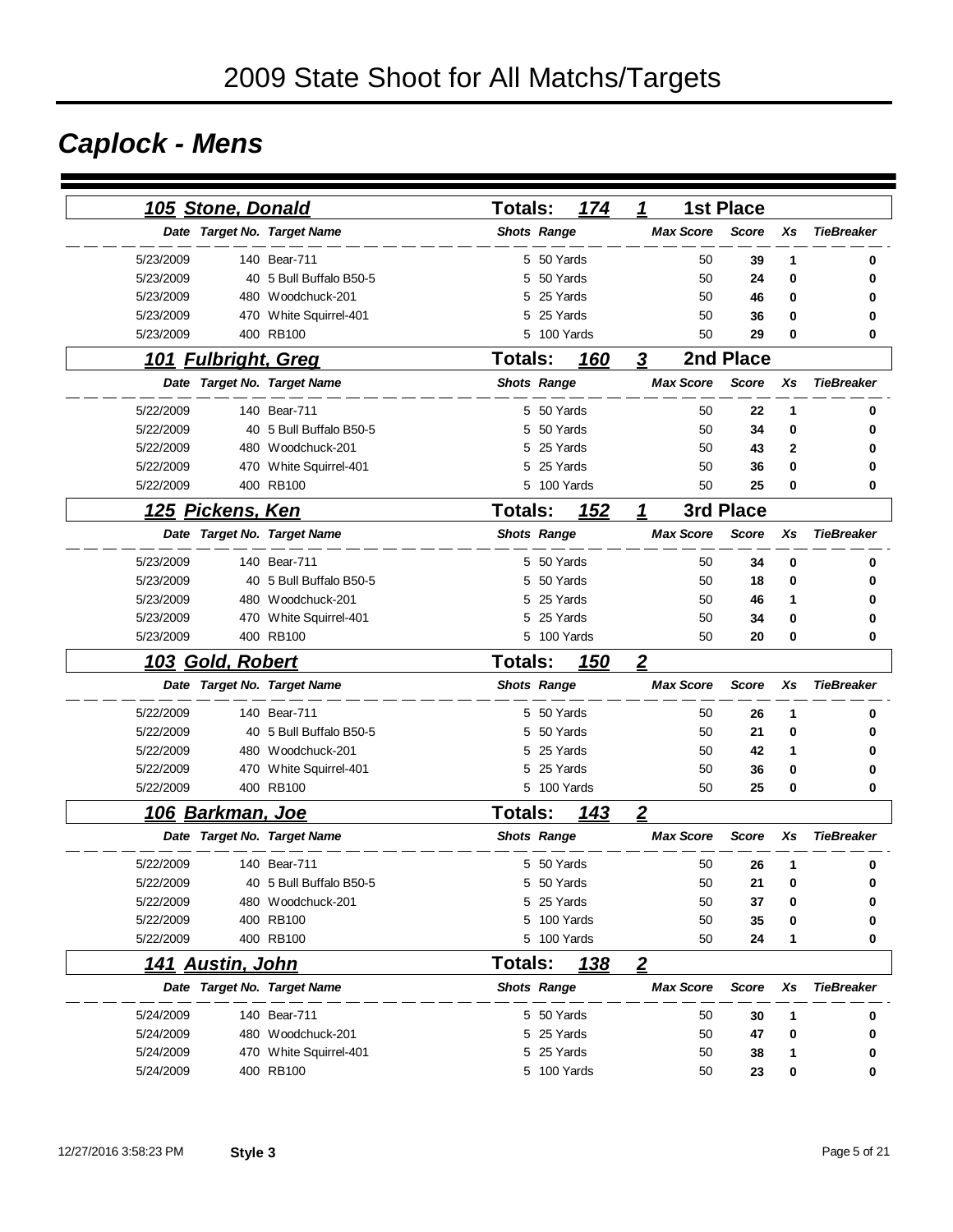# 2009 State Shoot for All Matchs/Targets

|           | <u>117 Beebe, Robert</u> |                             | <b>Totals:</b>     |             | <u>134</u>  | 1                |                |    |                   |
|-----------|--------------------------|-----------------------------|--------------------|-------------|-------------|------------------|----------------|----|-------------------|
|           |                          | Date Target No. Target Name | <b>Shots Range</b> |             |             | <b>Max Score</b> | <b>Score</b>   | Xs | <b>TieBreaker</b> |
| 5/23/2009 |                          | 140 Bear-711                |                    | 5 50 Yards  |             | 50               | 29             | 0  | 0                 |
| 5/23/2009 |                          | 40 5 Bull Buffalo B50-5     |                    | 50 Yards    |             | 50               | 29             | 0  | 0                 |
| 5/23/2009 |                          | 480 Woodchuck-201           |                    | 25 Yards    |             | 50               | 44             | 0  | 0                 |
| 5/23/2009 |                          | 470 White Squirrel-401      | 5                  | 25 Yards    |             | 50               | 18             | 1  | 0                 |
| 5/23/2009 |                          | 400 RB100                   |                    | 5 100 Yards |             | 50               | 14             | 0  | 0                 |
|           |                          | <u>119 Henderson, John</u>  | <b>Totals:</b>     |             | 131         | 1                |                |    |                   |
|           |                          | Date Target No. Target Name | <b>Shots Range</b> |             |             | <b>Max Score</b> | <b>Score</b>   | Xs | <b>TieBreaker</b> |
| 5/23/2009 |                          | 140 Bear-711                |                    | 5 50 Yards  |             | 50               | 14             | 0  | 0                 |
| 5/23/2009 |                          | 40 5 Bull Buffalo B50-5     | 5                  | 50 Yards    |             | 50               | 12             | 0  | 0                 |
| 5/23/2009 |                          | 480 Woodchuck-201           | 5                  | 25 Yards    |             | 50               | 38             | 0  | 0                 |
| 5/23/2009 |                          | 470 White Squirrel-401      | 5                  | 25 Yards    |             | 50               | 34             | 1  | 0                 |
| 5/23/2009 |                          | 400 RB100                   | 5                  | 100 Yards   |             | 50               | 33             | 0  | 0                 |
|           | 121 Henderson, Jeff      |                             | <b>Totals:</b>     |             | 124         | 1                |                |    |                   |
|           |                          | Date Target No. Target Name | <b>Shots Range</b> |             |             | <b>Max Score</b> | <b>Score</b>   | Xs | <b>TieBreaker</b> |
| 5/23/2009 |                          | 140 Bear-711                |                    | 5 50 Yards  |             | 50               | 21             | 0  | 0                 |
| 5/23/2009 |                          | 40 5 Bull Buffalo B50-5     | 5                  | 50 Yards    |             | 50               | 26             | 0  | 0                 |
| 5/23/2009 |                          | 480 Woodchuck-201           |                    | 25 Yards    |             | 50               | 38             | 1  | 0                 |
| 5/23/2009 |                          | 470 White Squirrel-401      |                    | 25 Yards    |             | 50               | 17             | 0  | 0                 |
| 5/23/2009 |                          | 400 RB100                   |                    | 5 100 Yards |             | 50               | 22             | 0  | 0                 |
|           | <u>129 Fannin, Joe</u>   |                             | <b>Totals:</b>     |             | 121         | $\overline{3}$   |                |    |                   |
|           |                          | Date Target No. Target Name | <b>Shots Range</b> |             |             | <b>Max Score</b> | <b>Score</b>   | Xs | <b>TieBreaker</b> |
| 5/24/2009 |                          | 140 Bear-711                |                    | 5 50 Yards  |             | 50               | 24             | 0  | 0                 |
| 5/23/2009 |                          | 40 5 Bull Buffalo B50-5     | 5                  | 50 Yards    |             | 50               | 17             | 0  | 0                 |
| 5/23/2009 |                          | 480 Woodchuck-201           | 5                  | 25 Yards    |             | 50               | 48             | 3  | 0                 |
| 5/23/2009 |                          | 470 White Squirrel-401      |                    | 5 25 Yards  |             | 50               | 32             | 0  | 0                 |
|           | 107 Swartz, Ken          |                             | <b>Totals:</b>     |             | <u> 116</u> | 0                |                |    |                   |
|           |                          | Date Target No. Target Name | <b>Shots Range</b> |             |             | <b>Max Score</b> | <b>Score</b>   | Xs | <b>TieBreaker</b> |
| 5/22/2009 |                          | 140 Bear-711                |                    | 5 50 Yards  |             | 50               | 33             | 0  | 0                 |
| 5/22/2009 |                          | 40 5 Bull Buffalo B50-5     |                    | 5 50 Yards  |             | 50               | 13             | 0  | 0                 |
| 5/22/2009 |                          | 480 Woodchuck-201           |                    | 5 25 Yards  |             | 50               | 41             | n  | n                 |
| 5/22/2009 |                          | 470 White Squirrel-401      |                    | 5 25 Yards  |             | 50               | 22             | 0  | 0                 |
| 5/22/2009 |                          | 400 RB100                   |                    | 5 100 Yards |             | 50               | $\overline{7}$ | 0  | 0                 |
|           | <u> 108 Brown, Herb</u>  |                             | Totals:            |             | <u> 109</u> | <u> 1</u>        |                |    |                   |
|           |                          | Date Target No. Target Name | <b>Shots Range</b> |             |             | <b>Max Score</b> | <b>Score</b>   | Xs | <b>TieBreaker</b> |
| 5/23/2009 |                          | 140 Bear-711                |                    | 5 50 Yards  |             | 50               | 24             | 1  | 0                 |
| 5/23/2009 |                          | 40 5 Bull Buffalo B50-5     |                    | 5 50 Yards  |             | 50               | 12             | 0  | 0                 |
| 5/22/2009 |                          | 480 Woodchuck-201           |                    | 5 25 Yards  |             | 50               | 29             | 0  | 0                 |
| 5/22/2009 |                          | 470 White Squirrel-401      |                    | 5 25 Yards  |             | 50               | 18             | 0  | 0                 |
| 5/23/2009 |                          | 400 RB100                   |                    | 5 100 Yards |             | 50               | 26             | 0  | 0                 |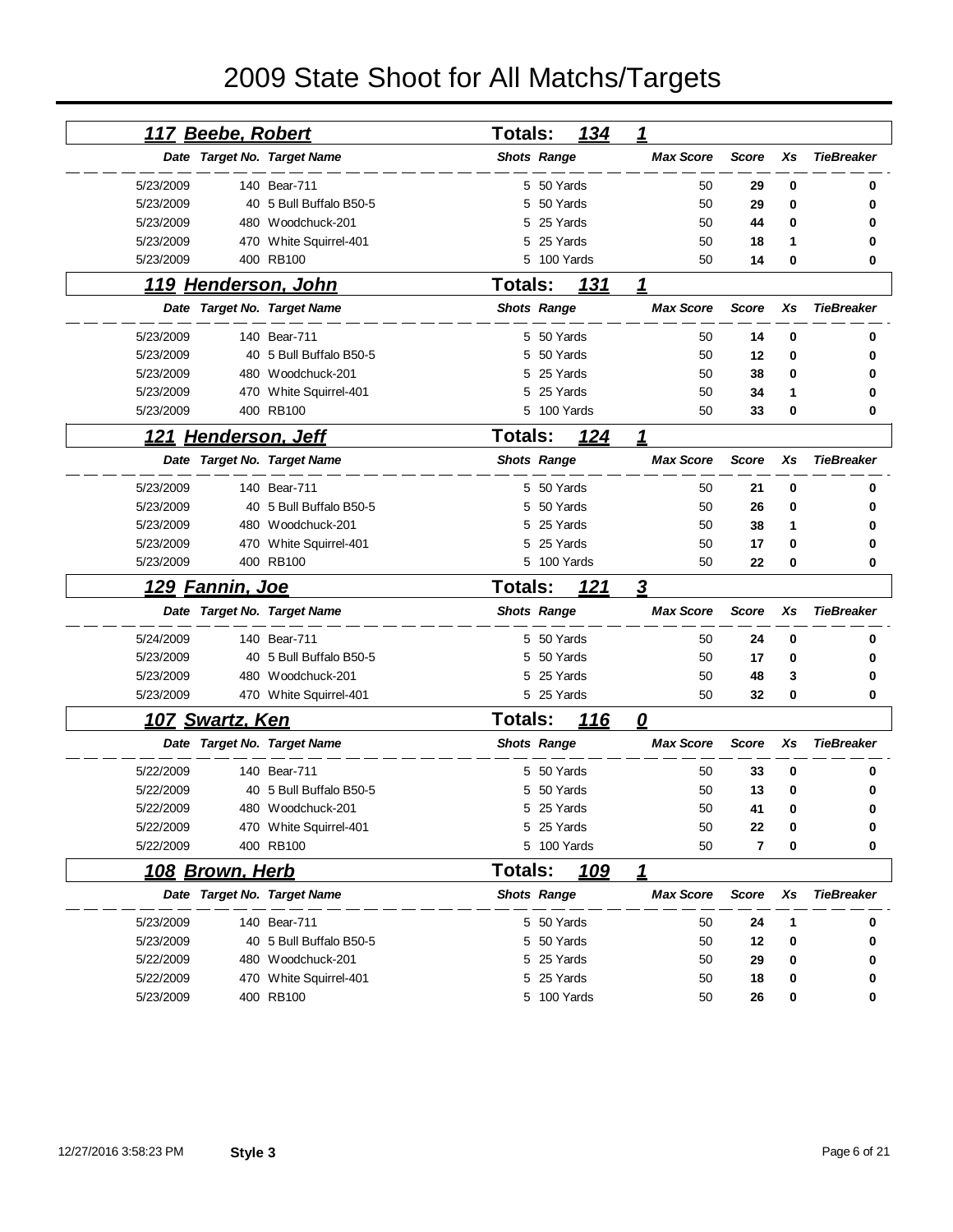## 2009 State Shoot for All Matchs/Targets

|                   |             |              | <u>0</u>         | 106         | <b>Totals:</b>     |                             | 110 Tucker, James |           |
|-------------------|-------------|--------------|------------------|-------------|--------------------|-----------------------------|-------------------|-----------|
| TieBreaker        | Xs          | Score        | <b>Max Score</b> |             | <b>Shots Range</b> | Date Target No. Target Name |                   |           |
|                   | 0           | 18           | 50               | 5 50 Yards  |                    | 140 Bear-711                |                   | 5/23/2009 |
|                   | 0           | 18           | 50               | 5 50 Yards  |                    | 40 5 Bull Buffalo B50-5     |                   | 5/23/2009 |
| 0                 | 0           | 37           | 50               | 5 25 Yards  |                    | 480 Woodchuck-201           |                   | 5/23/2009 |
|                   | $\Omega$    | 18           | 50               | 5 25 Yards  |                    | 470 White Squirrel-401      |                   | 5/23/2009 |
| 0                 | 0           | 15           | 50               | 5 100 Yards |                    | 400 RB100                   |                   | 5/23/2009 |
|                   |             |              |                  | 86          | Totals:            | 151 Christenson, Nick       |                   |           |
| <b>TieBreaker</b> | <b>Xs</b>   | Score        | <b>Max Score</b> |             | <b>Shots Range</b> | Date Target No. Target Name |                   |           |
| 0                 | 0           | $\mathbf{2}$ | 50               | 5 50 Yards  |                    | 140 Bear-711                |                   | 5/24/2009 |
| o                 | $\mathbf 0$ | 13           | 50               | 5 50 Yards  |                    | 40 5 Bull Buffalo B50-5     |                   | 5/24/2009 |
|                   | 0           | 36           | 50               | 5 25 Yards  |                    | 480 Woodchuck-201           |                   | 5/24/2009 |
|                   |             | 30           | 50               | 5 25 Yards  |                    | 470 White Squirrel-401      |                   | 5/24/2009 |
| 0                 | 0           | 5            | 50               | 5 100 Yards |                    | 400 RB100                   |                   | 5/24/2009 |

## *Cartridge - Open*

|           | 141 Austin, John |                             | <b>Totals:</b>     |              | 168 | $\mathbf{\Omega}$ |                  | <b>1st Place</b>   |              |                   |
|-----------|------------------|-----------------------------|--------------------|--------------|-----|-------------------|------------------|--------------------|--------------|-------------------|
|           |                  | Date Target No. Target Name | <b>Shots Range</b> |              |     |                   | <b>Max Score</b> | Score              | Xs           | <b>TieBreaker</b> |
| 5/23/2009 |                  | 112 B200                    |                    | 10 200 Yards |     |                   | 100              | 84                 | 0            | 0                 |
| 5/23/2009 | 591 B6           |                             |                    | 10 100 Yards |     |                   | 100              | 84                 | $\mathbf 0$  | 0                 |
|           | 107 Swartz, Ken  |                             | Totals:            |              | 116 | 0                 |                  | 2nd Place          |              |                   |
|           |                  | Date Target No. Target Name | <b>Shots Range</b> |              |     |                   |                  | Max Score Score Xs |              | TieBreaker        |
| 5/23/2009 |                  | 112 B200                    |                    | 10 200 Yards |     |                   | 100              | 86                 | $\bf{0}$     | 0                 |
| 5/23/2009 | 591 B6           |                             |                    | 10 100 Yards |     |                   | 100              | 30                 | $\mathbf 0$  | 0                 |
|           | 104 Sipes, Dave  |                             | <b>Totals:</b>     |              | 98  | 0                 |                  | 3rd Place          |              |                   |
|           |                  | Date Target No. Target Name | <b>Shots Range</b> |              |     |                   | <b>Max Score</b> | Score              | Xs           | <b>TieBreaker</b> |
| 5/22/2009 |                  | 112 B200                    |                    | 10 200 Yards |     |                   | 100              | 51                 | $\mathbf{0}$ | 0                 |
| 5/22/2009 | 591 B6           |                             | 10.                | 100 Yards    |     |                   | 100              | 47                 | 0            | 0                 |

### *Flintlock - Ladies*

|           | 152 Ellis, Martha |                             | Totals: |                    | 10        | <b>1st Place</b> |    |            |
|-----------|-------------------|-----------------------------|---------|--------------------|-----------|------------------|----|------------|
|           |                   | Date Target No. Target Name |         | <b>Shots Range</b> | Max Score | Score Xs         |    | TieBreaker |
| 5/27/2009 |                   | 21 2 Bull Buffalo B-50      |         | 5 50 Yards         | 50        | 20               | -5 |            |
| 5/27/2009 | 11                | 1 Bull Buffalo BUF-1        |         | 5 100 Yards        | 50        | 50               | -5 |            |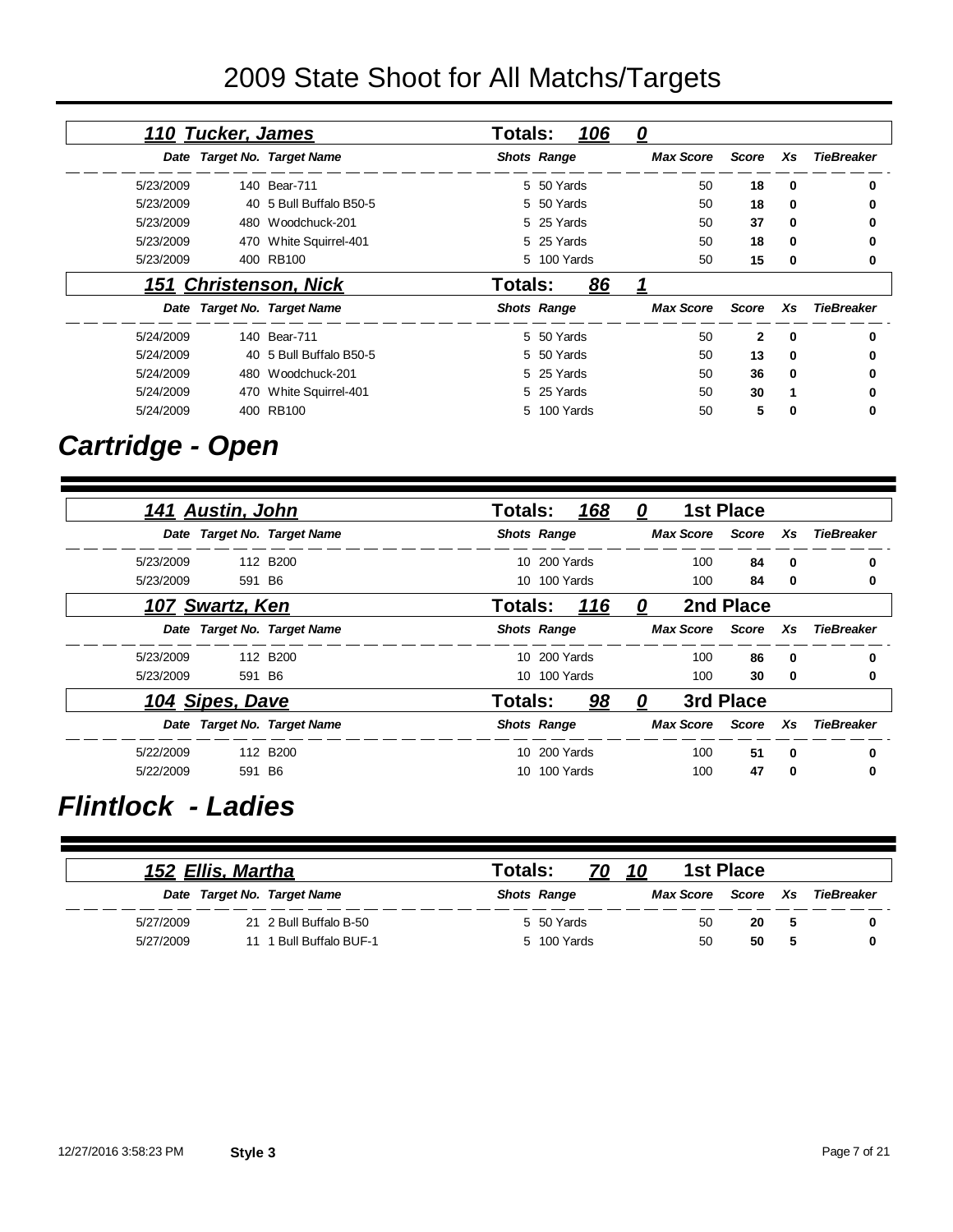#### *Flintlock - Mens*

|           | 104 Sipes, Dave           |                             | Totals:            |            | 172         | 0                       |                  | <b>1st Place</b>        |    |                   |
|-----------|---------------------------|-----------------------------|--------------------|------------|-------------|-------------------------|------------------|-------------------------|----|-------------------|
|           |                           | Date Target No. Target Name | <b>Shots Range</b> |            |             |                         | <b>Max Score</b> | <b>Score</b>            | Xs | <b>TieBreaker</b> |
| 5/23/2009 |                           | 230 Deer-902                |                    | 5 50 Yards |             |                         | 50               | 47                      | 0  | 0                 |
| 5/23/2009 |                           | 20 2 Bull Buffalo B-50      | 5                  |            | 50 Yards    |                         | 50               | 26                      | 0  | 0                 |
| 5/23/2009 |                           | 500 Woodchuck-Small         | 5                  |            | 25 Yards    |                         | 50               | 41                      | 0  |                   |
| 5/23/2009 |                           | 410 RB50-2                  | 5                  |            | 25 Yards    |                         | 50               | 35                      | 0  |                   |
| 5/23/2009 |                           | 10 1 Bull Buffalo BUF-1     |                    |            | 5 100 Yards |                         | 50               | 23                      | 0  | 0                 |
|           | 127 Jenkins, Tim          |                             | <b>Totals:</b>     |            | 165         | 0                       |                  | 2nd Place               |    |                   |
|           |                           | Date Target No. Target Name | <b>Shots Range</b> |            |             |                         | <b>Max Score</b> | <b>Score</b>            | Xs | <b>TieBreaker</b> |
| 5/23/2009 |                           | 230 Deer-902                |                    | 5 50 Yards |             |                         | 50               | 15                      | 0  | 0                 |
| 5/23/2009 |                           | 20 2 Bull Buffalo B-50      | 5                  |            | 50 Yards    |                         | 50               | 27                      | 0  |                   |
| 5/23/2009 |                           | 500 Woodchuck-Small         | 5                  |            | 25 Yards    |                         | 50               | 45                      | 0  |                   |
| 5/23/2009 |                           | 410 RB50-2                  | 5                  |            | 25 Yards    |                         | 50               | 39                      | 0  |                   |
| 5/23/2009 |                           | 10 1 Bull Buffalo BUF-1     |                    |            | 5 100 Yards |                         | 50               | 39                      | 0  | 0                 |
|           | 105 Stone, Donald         |                             | <b>Totals:</b>     |            | 142         | $\boldsymbol{0}$        |                  | 3rd Place               |    |                   |
|           |                           | Date Target No. Target Name | <b>Shots Range</b> |            |             |                         | <b>Max Score</b> | <b>Score</b>            | Xs | <b>TieBreaker</b> |
| 5/24/2009 |                           | 230 Deer-902                |                    | 5 50 Yards |             |                         | 50               | 29                      | 0  | 0                 |
| 5/24/2009 |                           | 20 2 Bull Buffalo B-50      |                    | 5 50 Yards |             |                         | 50               | 41                      | 0  |                   |
| 5/24/2009 |                           | 500 Woodchuck-Small         |                    | 5 25 Yards |             |                         | 50               | 29                      | 0  |                   |
| 5/24/2009 |                           | 410 RB50-2                  |                    | 5 25 Yards |             |                         | 50               | 34                      | 0  |                   |
| 5/24/2009 |                           | 10 1 Bull Buffalo BUF-1     |                    |            | 5 100 Yards |                         | 50               | 9                       | 0  | 0                 |
|           | <u>130 Davis, Mac</u>     |                             | <b>Totals:</b>     |            | 105         | $\overline{\mathbf{0}}$ |                  |                         |    |                   |
|           |                           | Date Target No. Target Name | <b>Shots Range</b> |            |             |                         | <b>Max Score</b> | <b>Score</b>            | Xs | <b>TieBreaker</b> |
| 5/23/2009 |                           | 230 Deer-902                |                    | 5 50 Yards |             |                         | 50               | 8                       | 0  | 0                 |
| 5/23/2009 |                           | 20 2 Bull Buffalo B-50      | 5                  |            | 50 Yards    |                         | 50               | 23                      | 0  | 0                 |
| 5/23/2009 |                           | 500 Woodchuck-Small         | 5                  |            | 25 Yards    |                         | 50               | 27                      | 0  | 0                 |
| 5/23/2009 |                           | 410 RB50-2                  |                    | 5 25 Yards |             |                         | 50               | 34                      | 0  | 0                 |
| 5/23/2009 |                           | 10 1 Bull Buffalo BUF-1     |                    |            | 5 100 Yards |                         | 50               | 13                      | 0  | 0                 |
|           | <b>111 Davide, Thomas</b> |                             | <b>Totals:</b>     |            | 103         | 0                       |                  |                         |    |                   |
|           |                           | Date Target No. Target Name | <b>Shots Range</b> |            |             |                         | <b>Max Score</b> | <b>Score</b>            | Xs | <b>TieBreaker</b> |
| 5/24/2009 |                           | 230 Deer-902                |                    | 5 50 Yards |             |                         | 50               | 16                      | 0  | 0                 |
| 5/24/2009 |                           | 20 2 Bull Buffalo B-50      |                    |            | 5 50 Yards  |                         | 50               | 24                      | 0  | 0                 |
| 5/24/2009 |                           | 500 Woodchuck-Small         | 5                  |            | 25 Yards    |                         | 50               | 32                      | 0  | 0                 |
| 5/24/2009 |                           | 410 RB50-2                  |                    |            | 5 25 Yards  |                         | 50               | 24                      | 0  |                   |
| 5/24/2009 |                           | 10 1 Bull Buffalo BUF-1     |                    |            | 5 100 Yards |                         | 50               | $\overline{\mathbf{r}}$ | 0  | 0                 |
|           | <u>147 Brown, William</u> |                             | <b>Totals:</b>     |            | <u>93</u>   | $\overline{2}$          |                  |                         |    |                   |
|           |                           | Date Target No. Target Name | <b>Shots Range</b> |            |             |                         | <b>Max Score</b> | <b>Score</b>            | Xs | <b>TieBreaker</b> |
| 5/23/2009 |                           | 230 Deer-902                |                    |            | 5 50 Yards  |                         | 50               | 8                       | 0  | 0                 |
| 5/23/2009 |                           | 20 2 Bull Buffalo B-50      |                    |            | 5 50 Yards  |                         | 50               | 43                      | 1  | 0                 |
| 5/23/2009 |                           | 410 RB50-2                  |                    | 5 25 Yards |             |                         | 50               | 42                      | 1  | 0                 |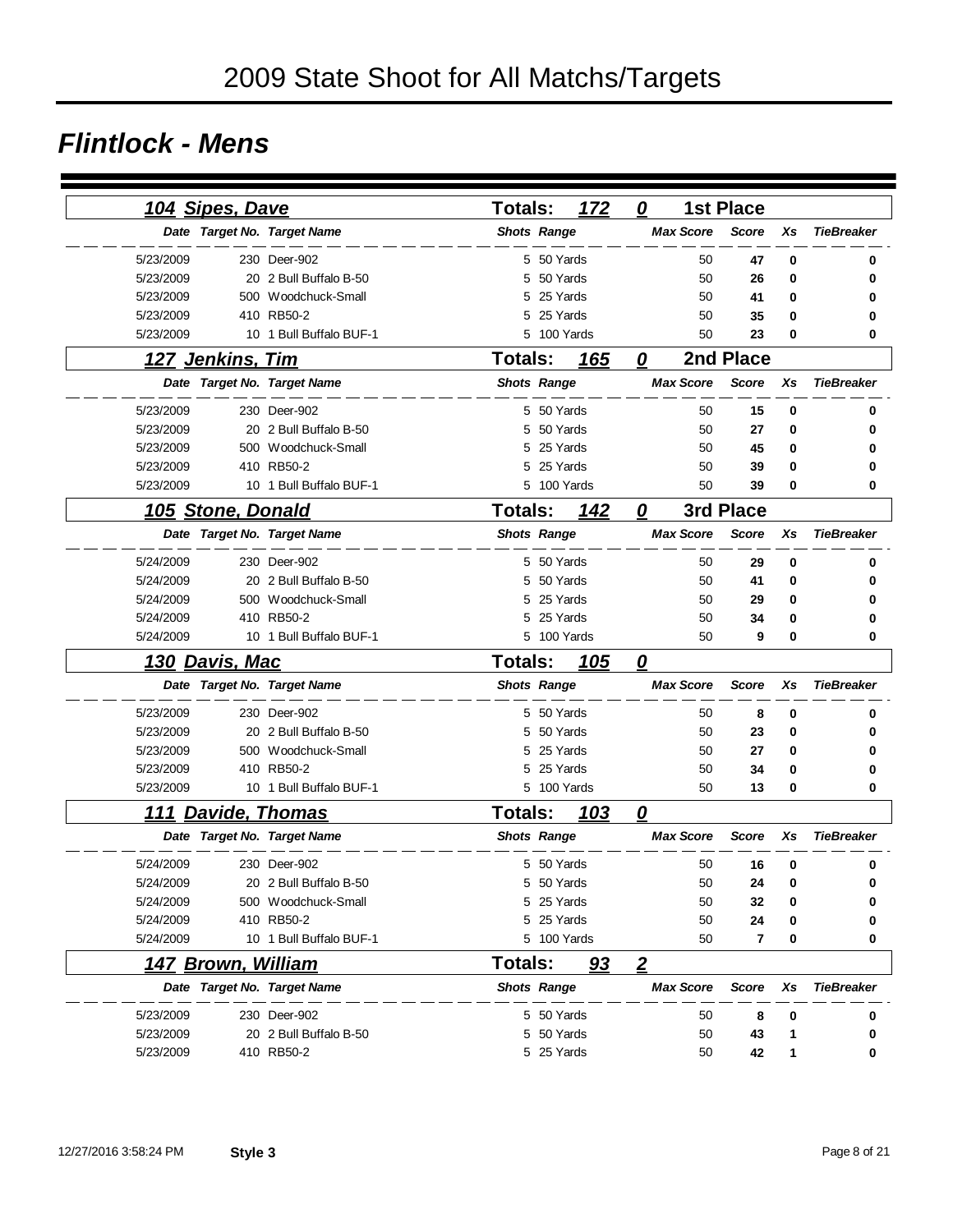## 2009 State Shoot for All Matchs/Targets

|           | <u> 109 Taylor, Ed</u>  |                             | <b>Totals:</b> |                    | <b>73</b> | 1                 |              |          |                   |
|-----------|-------------------------|-----------------------------|----------------|--------------------|-----------|-------------------|--------------|----------|-------------------|
|           |                         | Date Target No. Target Name |                | <b>Shots Range</b> |           | <b>Max Score</b>  | <b>Score</b> | Xs       | <b>TieBreaker</b> |
| 5/24/2009 |                         | 230 Deer-902                |                | 5 50 Yards         |           | 50                | 0            | 0        | 0                 |
| 5/24/2009 |                         | 20 2 Bull Buffalo B-50      |                | 5 50 Yards         |           | 50                | 0            | 0        | 0                 |
| 5/24/2009 |                         | 500 Woodchuck-Small         |                | 5 25 Yards         |           | 50                | 35           | 0        | 0                 |
| 5/24/2009 |                         | 410 RB50-2                  |                | 5 25 Yards         |           | 50                | 29           | 1        | 0                 |
| 5/24/2009 |                         | 10 1 Bull Buffalo BUF-1     |                | 5 100 Yards        |           | 50                | 9            | 0        | 0                 |
|           | <u> 108 Brown, Herb</u> |                             | Totals:        |                    | <u>70</u> | $\mathbf{\Omega}$ |              |          |                   |
|           |                         | Date Target No. Target Name |                | <b>Shots Range</b> |           | <b>Max Score</b>  | <b>Score</b> | Xs       | <b>TieBreaker</b> |
| 5/24/2009 |                         | 230 Deer-902                |                | 5 50 Yards         |           | 50                | 14           | 0        | 0                 |
| 5/23/2009 |                         | 20 2 Bull Buffalo B-50      |                | 5 50 Yards         |           | 50                | 16           | 0        | o                 |
| 5/23/2009 |                         | 500 Woodchuck-Small         |                | 5 25 Yards         |           | 50                | 16           | 0        | n                 |
| 5/23/2009 |                         | 410 RB50-2                  |                | 5 25 Yards         |           | 50                | 5            | 0        |                   |
| 5/24/2009 |                         | 10 1 Bull Buffalo BUF-1     |                | 5 100 Yards        |           | 50                | 19           | 0        | 0                 |
|           | <u> 129 Fannin, Joe</u> |                             | <b>Totals:</b> |                    | 38        | 0                 |              |          |                   |
|           |                         | Date Target No. Target Name |                | <b>Shots Range</b> |           | <b>Max Score</b>  | <b>Score</b> | Xs       | <b>TieBreaker</b> |
| 5/24/2009 |                         | 230 Deer-902                |                | 5 50 Yards         |           | 50                | 0            | $\bf{0}$ | 0                 |
| 5/24/2009 | 20                      | 2 Bull Buffalo B-50         | 5.             | 50 Yards           |           | 50                | 0            | 0        | o                 |
| 5/24/2009 |                         | 500 Woodchuck-Small         |                | 5 25 Yards         |           | 50                | 32           | 0        | o                 |
| 5/24/2009 |                         | 410 RB50-2                  | 5.             | 25 Yards           |           | 50                | 6            | 0        | n                 |
| 5/24/2009 |                         | 10 1 Bull Buffalo BUF-1     |                | 5 100 Yards        |           | 50                | 0            | 0        | 0                 |

#### *Knife & Hawk - Juniors*

| 113 Richards, Nate        |                             | <b>Totals:</b>     | 6 | O |                   | <b>1st Place</b> |          |                   |
|---------------------------|-----------------------------|--------------------|---|---|-------------------|------------------|----------|-------------------|
|                           | Date Target No. Target Name | <b>Shots Range</b> |   |   | <b>Max Score</b>  | <b>Score</b>     | Xs       | <b>TieBreaker</b> |
| 5/24/2009                 | 290 Knife and Hawk-Juniors  | 12 N/A             |   |   | 12                | 6                | 0        | 0                 |
| <u>114 Richards, Gabe</u> |                             | <b>Totals:</b>     | 1 | 0 |                   | 2nd Place        |          |                   |
|                           | Date Target No. Target Name | <b>Shots Range</b> |   |   | <b>Max Score</b>  | Score            | Xs       | <b>TieBreaker</b> |
| 5/24/2009                 | 290 Knife and Hawk-Juniors  | 12 N/A             |   |   | 12                | 1                | $\bf{0}$ |                   |
| <u>128 Slick, Paul</u>    |                             | Totals:            | 1 | 0 |                   | 3rd Place        |          |                   |
|                           | Date Target No. Target Name | <b>Shots Range</b> |   |   | <b>Max Score</b>  | Score            | Xs       | <b>TieBreaker</b> |
| 5/24/2009                 | 290 Knife and Hawk-Juniors  | 12 N/A             |   |   | 12                | 1                | $\Omega$ | $\mathbf{2}$      |
|                           | 115 Richards, Landon        | Totals:            | 0 | 0 |                   |                  |          |                   |
|                           | Date Target No. Target Name | <b>Shots Range</b> |   |   | <b>Max Score</b>  | Score            | Xs       | <b>TieBreaker</b> |
| 5/24/2009                 | 290 Knife and Hawk-Juniors  | 12 N/A             |   |   | 12                | 0                | $\bf{0}$ | 0                 |
| <u>112 Bilbrey, Alex</u>  |                             | <b>Totals:</b>     | 0 | n |                   |                  |          |                   |
|                           | Date Target No. Target Name | <b>Shots Range</b> |   |   | <b>Max Score</b>  | <b>Score</b>     | Xs       | <b>TieBreaker</b> |
| 5/24/2009                 | 290 Knife and Hawk-Juniors  | 12 N/A             |   |   | $12 \overline{ }$ | 0                | 0        | 0                 |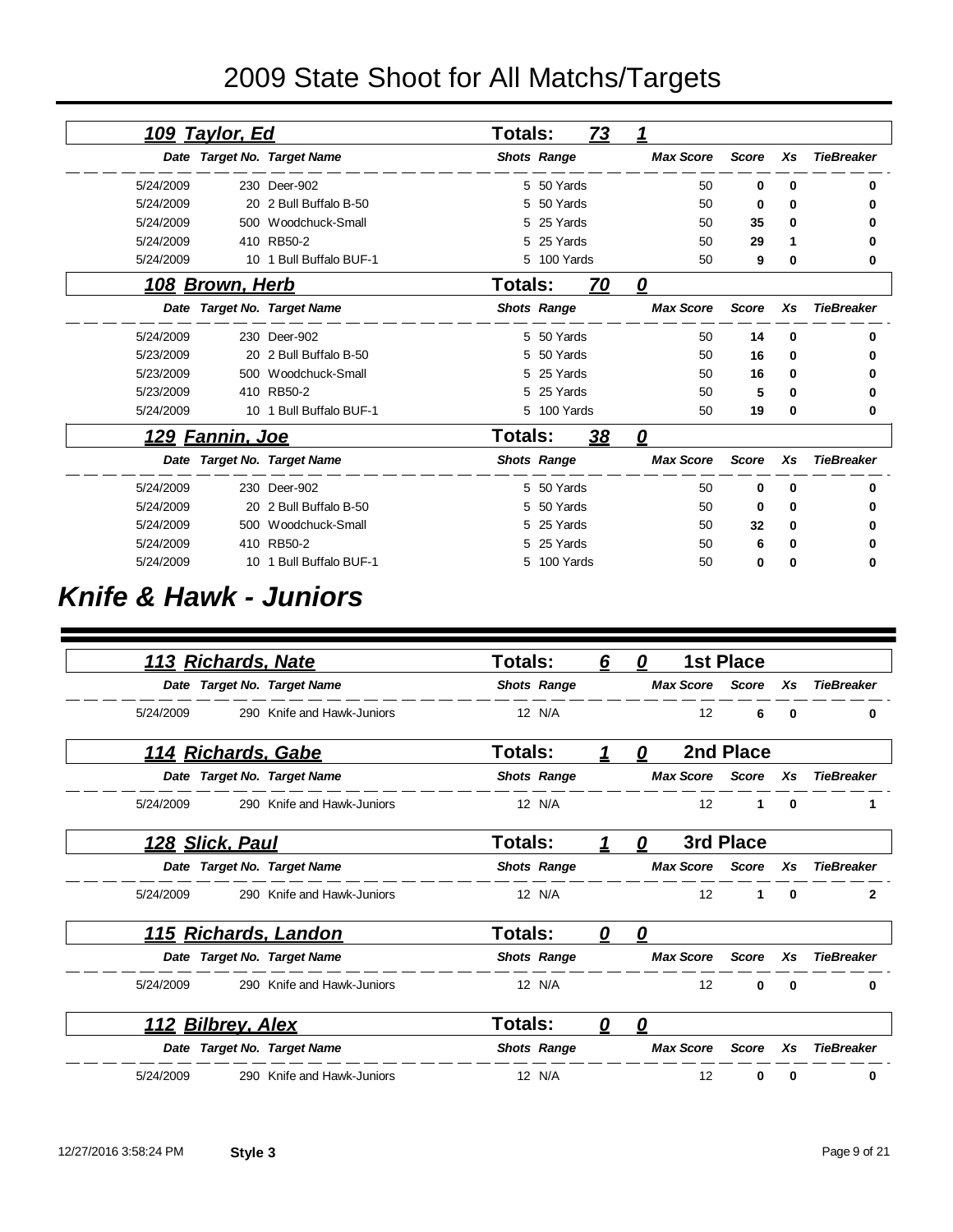### *Knife & Hawk - Ladies*

|           | 134 Prestio, Alice       |                             | <b>Totals:</b>     |   | 0 |                  | <b>1st Place</b> |              |                               |
|-----------|--------------------------|-----------------------------|--------------------|---|---|------------------|------------------|--------------|-------------------------------|
|           |                          | Date Target No. Target Name | <b>Shots Range</b> |   |   |                  |                  |              | Max Score Score Xs TieBreaker |
| 5/24/2009 |                          | 300 Knife and Hawk-Ladies   | 12 N/A             |   |   | 12 <sup>2</sup>  | $\mathbf{1}$     | $\mathbf{0}$ |                               |
|           | 146 Bearry, Dana         |                             | <b>Totals:</b>     |   | 0 |                  | 2nd Place        |              |                               |
|           |                          | Date Target No. Target Name | <b>Shots Range</b> |   |   |                  |                  |              | Max Score Score Xs TieBreaker |
| 5/24/2009 |                          | 300 Knife and Hawk-Ladies   | 12 N/A             |   |   | 12 <sup>12</sup> | $\mathbf 1$      | $\mathbf{0}$ | $\mathbf{2}$                  |
|           | <u>152 Ellis, Martha</u> |                             | Totals:            | 0 | 0 |                  | 3rd Place        |              |                               |
|           |                          | Date Target No. Target Name | <b>Shots Range</b> |   |   |                  |                  |              | Max Score Score Xs TieBreaker |
| 5/24/2009 |                          | 300 Knife and Hawk-Ladies   | 12 N/A             |   |   | 12               | $\mathbf{0}$     | 0            | 0                             |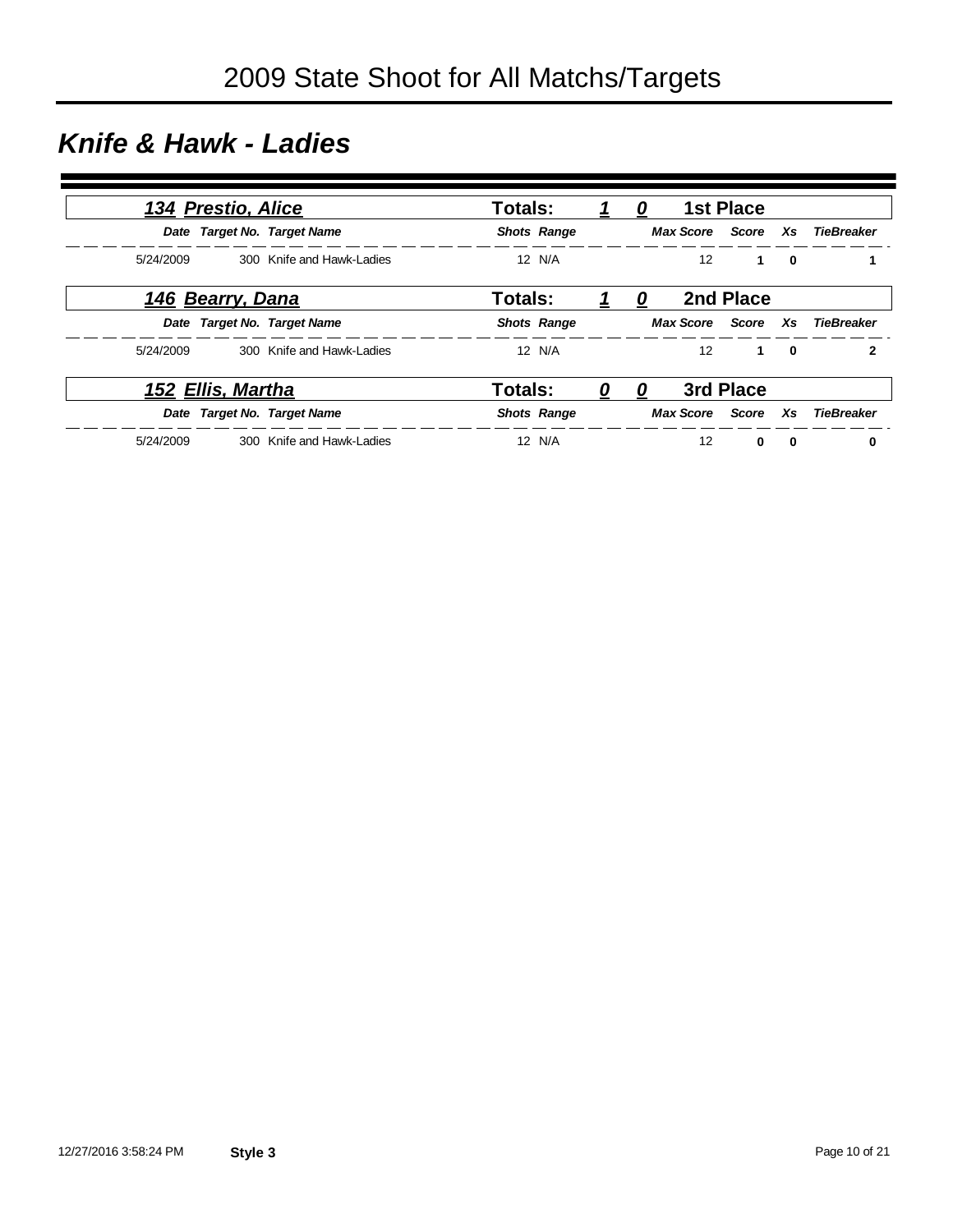### *Knife & Hawk - Mens*

|           | 121 Henderson, Jeff      |                             | Totals:            | 4                       | 0                       |                   | <b>1st Place</b> |          |                   |
|-----------|--------------------------|-----------------------------|--------------------|-------------------------|-------------------------|-------------------|------------------|----------|-------------------|
|           |                          | Date Target No. Target Name | <b>Shots Range</b> |                         |                         | <b>Max Score</b>  | <b>Score</b>     | Xs       | <b>TieBreaker</b> |
| 5/24/2009 |                          | 310 Knife and Hawk-Mens     | 12 N/A             |                         |                         | 12                | 4                | 0        | 1                 |
|           | <u>129 Fannin, Joe</u>   |                             | <b>Totals:</b>     | 4                       | 0                       |                   | 2nd Place        |          |                   |
|           |                          | Date Target No. Target Name | <b>Shots Range</b> |                         |                         | <b>Max Score</b>  | <b>Score</b>     | Xs       | <b>TieBreaker</b> |
| 5/24/2009 |                          | 310 Knife and Hawk-Mens     | 12 N/A             |                         |                         | 12                | 4                | $\bf{0}$ | 2                 |
|           | <u> 107 Swartz, Ken</u>  |                             | <b>Totals:</b>     | 4                       | 0                       |                   | 3rd Place        |          |                   |
|           |                          | Date Target No. Target Name | <b>Shots Range</b> |                         |                         | <b>Max Score</b>  | <b>Score</b>     | Xs       | <b>TieBreaker</b> |
| 5/24/2009 |                          | 310 Knife and Hawk-Mens     | 12 N/A             |                         |                         | $12 \overline{ }$ | 4                | 0        | 3                 |
|           | <b>105 Stone, Donald</b> |                             | <b>Totals:</b>     | 1                       | $\boldsymbol{\varrho}$  |                   |                  |          |                   |
|           |                          | Date Target No. Target Name | <b>Shots Range</b> |                         |                         | <b>Max Score</b>  | <b>Score</b>     | Xs       | <b>TieBreaker</b> |
| 5/24/2009 |                          | 310 Knife and Hawk-Mens     | 12 N/A             |                         |                         | 12                | 1                | $\bf{0}$ | 0                 |
|           |                          | 116 Richards, Patrick       | <b>Totals:</b>     | 1                       | 0                       |                   |                  |          |                   |
|           |                          | Date Target No. Target Name | <b>Shots Range</b> |                         |                         | <b>Max Score</b>  | <b>Score</b>     | Xs       | <b>TieBreaker</b> |
| 5/24/2009 |                          | 310 Knife and Hawk-Mens     | 12 N/A             |                         |                         | 12                | 1                | $\bf{0}$ | 0                 |
|           | 108 Brown, Herb          |                             | <b>Totals:</b>     | 1                       | 0                       |                   |                  |          |                   |
|           |                          | Date Target No. Target Name | <b>Shots Range</b> |                         |                         | <b>Max Score</b>  | <b>Score</b>     | Xs       | <b>TieBreaker</b> |
| 5/24/2009 |                          | 310 Knife and Hawk-Mens     | 12 N/A             |                         |                         | 12                | 1                | 0        | 0                 |
|           | 145 Bearry, Murris       |                             | <b>Totals:</b>     | 1                       | 0                       |                   |                  |          |                   |
|           |                          | Date Target No. Target Name | <b>Shots Range</b> |                         |                         | <b>Max Score</b>  | <b>Score</b>     | Xs       | <b>TieBreaker</b> |
| 5/24/2009 |                          | 310 Knife and Hawk-Mens     | 12 N/A             |                         |                         | 12                | 1                | $\bf{0}$ | 0                 |
|           |                          | 119 Henderson, John         | <b>Totals:</b>     | $\overline{\mathbf{0}}$ | $\overline{\mathbf{0}}$ |                   |                  |          |                   |
|           |                          | Date Target No. Target Name | <b>Shots Range</b> |                         |                         | <b>Max Score</b>  | Score            | Xs       | <b>TieBreaker</b> |
| 5/24/2009 |                          | 310 Knife and Hawk-Mens     | 12 N/A             |                         |                         | 12                | 0                | 0        | 0                 |
|           | 109 Taylor, Ed           |                             | <b>Totals:</b>     | 0                       | $\boldsymbol{\varrho}$  |                   |                  |          |                   |
|           |                          | Date Target No. Target Name | <b>Shots Range</b> |                         |                         | <b>Max Score</b>  | <b>Score</b>     | Xs       | <b>TieBreaker</b> |
| 5/24/2009 |                          | 310 Knife and Hawk-Mens     | 12 N/A             |                         |                         | 12                | 0                | 0        | 0                 |
|           | 135 Kelley, Mike         |                             | Totals:            | 0                       | $\overline{\mathbf{0}}$ |                   |                  |          |                   |
|           |                          | Date Target No. Target Name | <b>Shots Range</b> |                         |                         | <b>Max Score</b>  | <b>Score</b>     | Xs       | <b>TieBreaker</b> |
| 5/24/2009 |                          | 310 Knife and Hawk-Mens     | 12 N/A             |                         |                         | 12                | 0                | 0        | 0                 |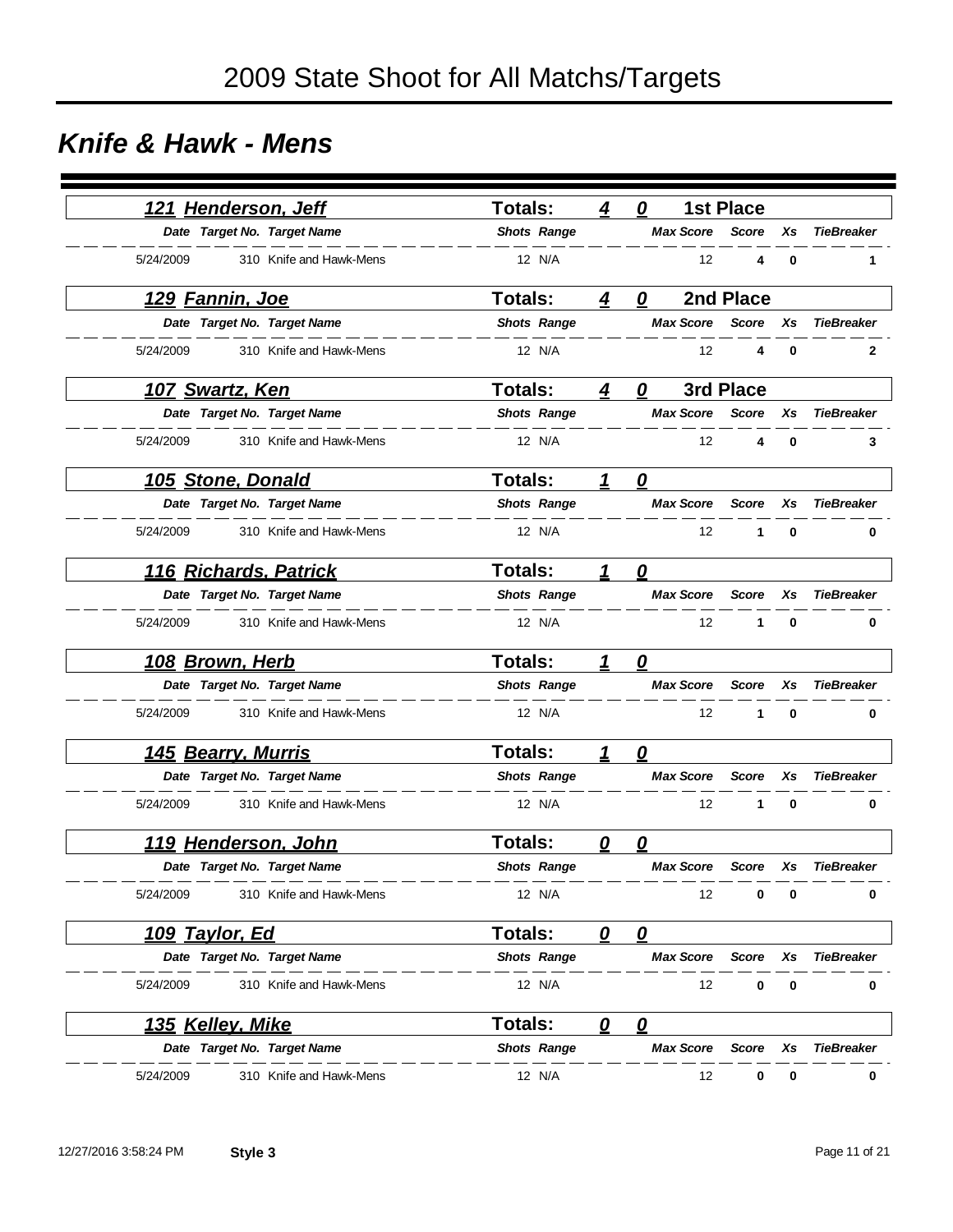### *Offhand - Juniors*

|           | 112 Bilbrey, Alex         |                             | <b>Totals:</b> |                    | 103 | $\boldsymbol{3}$        |                  | <b>1st Place</b> |                |                   |
|-----------|---------------------------|-----------------------------|----------------|--------------------|-----|-------------------------|------------------|------------------|----------------|-------------------|
|           |                           | Date Target No. Target Name |                | <b>Shots Range</b> |     |                         | <b>Max Score</b> | <b>Score</b>     | Xs             | <b>TieBreaker</b> |
| 5/23/2009 |                           | 200 Buffalo                 |                | 5 50 Yards         |     |                         | 50               | 38               | 0              | 0                 |
| 5/23/2009 |                           | 240 Fox-701                 | 5              | 25 Yards           |     |                         | 50               | 30               | $\overline{2}$ | 0                 |
| 5/23/2009 |                           | 220 Crow-101                |                | 5 25 Yards         |     |                         | 50               | 35               | 1              | 0                 |
|           | 113 Richards, Nate        |                             | <b>Totals:</b> |                    | 85  | 0                       |                  | 2nd Place        |                |                   |
|           |                           | Date Target No. Target Name |                | <b>Shots Range</b> |     |                         | <b>Max Score</b> | <b>Score</b>     | Xs             | <b>TieBreaker</b> |
| 5/23/2009 |                           | 200 Buffalo                 |                | 5 50 Yards         |     |                         | 50               | 11               | 0              | 0                 |
| 5/23/2009 |                           | 240 Fox-701                 | 5              | 25 Yards           |     |                         | 50               | 37               | 0              | 0                 |
| 5/23/2009 |                           | 220 Crow-101                |                | 5 25 Yards         |     |                         | 50               | 37               | 0              | 0                 |
|           | 128 Slick, Paul           |                             | <b>Totals:</b> |                    | 59  | 1                       |                  | 3rd Place        |                |                   |
|           |                           | Date Target No. Target Name |                | <b>Shots Range</b> |     |                         | <b>Max Score</b> | <b>Score</b>     | Xs             | <b>TieBreaker</b> |
| 5/23/2009 |                           | 200 Buffalo                 |                | 5 50 Yards         |     |                         | 50               | 14               | $\bf{0}$       | 0                 |
| 5/23/2009 |                           | 240 Fox-701                 | 5              | 25 Yards           |     |                         | 50               | 30               | 1              | 0                 |
| 5/23/2009 |                           | 220 Crow-101                |                | 5 25 Yards         |     |                         | 50               | 15               | 0              | 0                 |
|           |                           | 150 Christenson, Samantha   | Totals:        |                    | 40  | 0                       |                  |                  |                |                   |
|           |                           | Date Target No. Target Name |                | <b>Shots Range</b> |     |                         | <b>Max Score</b> | <b>Score</b>     | Xs             | <b>TieBreaker</b> |
| 5/24/2009 |                           | 200 Buffalo                 |                | 5 50 Yards         |     |                         | 50               | 14               | 0              | 0                 |
| 5/24/2009 |                           | 240 Fox-701                 | 5              | 25 Yards           |     |                         | 50               | 14               | 0              | 0                 |
| 5/24/2009 |                           | 220 Crow-101                |                | 5 25 Yards         |     |                         | 50               | 12               | $\bf{0}$       | 0                 |
|           | <u>114 Richards, Gabe</u> |                             | <b>Totals:</b> |                    | 29  | 0                       |                  |                  |                |                   |
|           |                           | Date Target No. Target Name |                | <b>Shots Range</b> |     |                         | <b>Max Score</b> | <b>Score</b>     | Xs             | <b>TieBreaker</b> |
| 5/23/2009 |                           | 240 Fox-701                 |                | 5 25 Yards         |     |                         | 50               | 15               | 0              | 0                 |
| 5/23/2009 |                           | 220 Crow-101                |                | 5 25 Yards         |     |                         | 50               | 14               | 0              | 0                 |
|           |                           | 115 Richards, Landon        | <b>Totals:</b> |                    | 0   | $\overline{\mathbf{0}}$ |                  |                  |                |                   |
|           |                           | Date Target No. Target Name |                | <b>Shots Range</b> |     |                         | <b>Max Score</b> | <b>Score</b>     | Xs             | <b>TieBreaker</b> |
| 5/23/2009 |                           | 200 Buffalo                 |                | 5 50 Yards         |     |                         | 50               | 0                | 0              |                   |
| 5/23/2009 |                           | 240 Fox-701                 | 5              | 25 Yards           |     |                         | 50               | 0                | 0              | 0                 |
| 5/23/2009 |                           | 220 Crow-101                |                | 5 25 Yards         |     |                         | 50               | 0                | 0              | 0                 |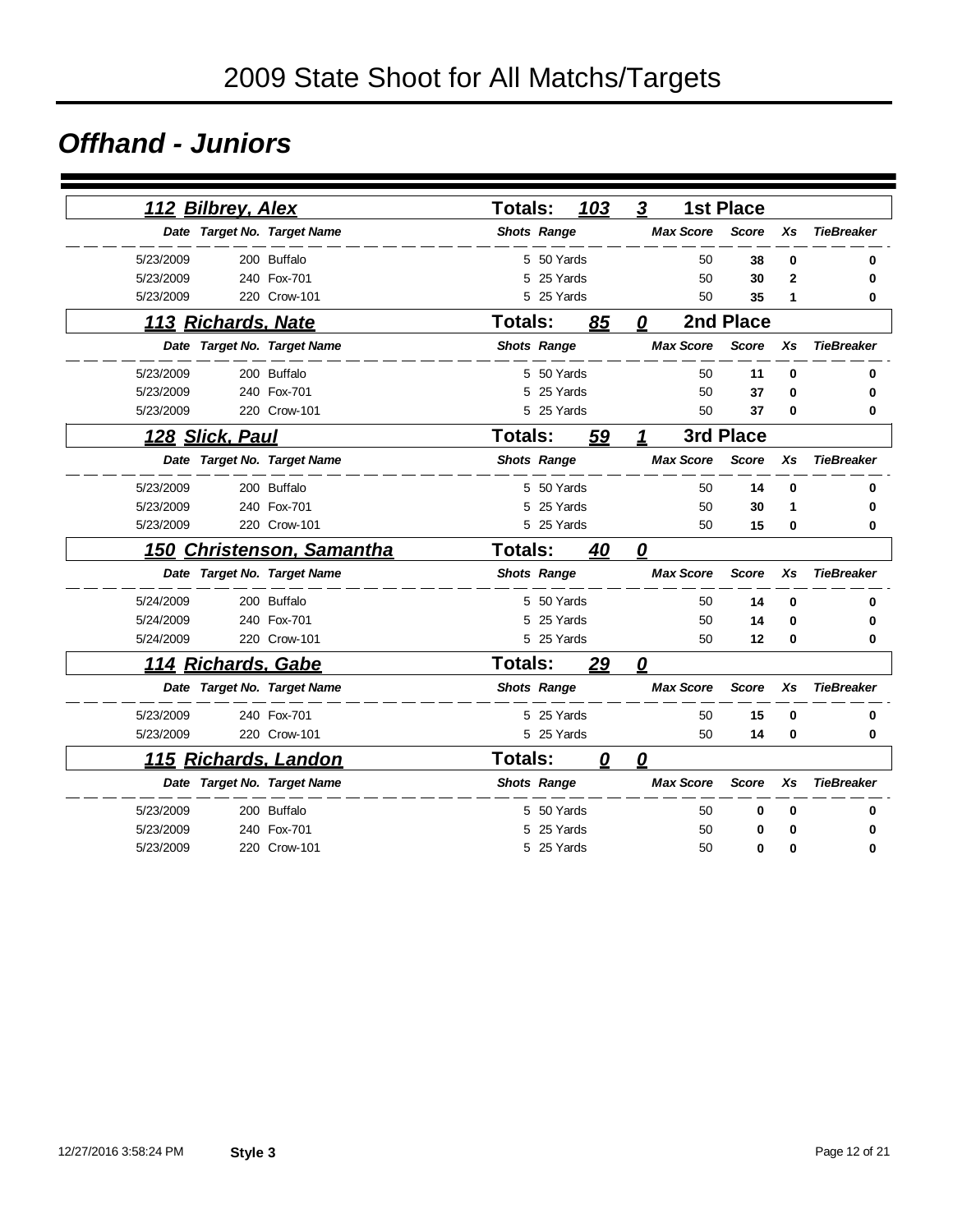## *Open Rifle - Ladies*

|           |                 | 120 Henderson, Margret      | Totals:            |             | 105 | 0 |                  | <b>1st Place</b> |              |                   |
|-----------|-----------------|-----------------------------|--------------------|-------------|-----|---|------------------|------------------|--------------|-------------------|
|           |                 | Date Target No. Target Name | <b>Shots Range</b> |             |     |   | <b>Max Score</b> | Score            | Xs           | <b>TieBreaker</b> |
| 5/24/2009 | 121 B4          |                             |                    | 5 50 Yards  |     |   | 50               | 25               | 0            | 0                 |
| 5/24/2009 |                 | 51 5 Bull Buffalo B50-5-N   |                    | 5 50 Yards  |     |   | 50               | 6                | 0            | 0                 |
| 5/24/2009 | 271             | Hare-203                    |                    | 5 25 Yards  |     |   | 50               | 26               | 0            | 0                 |
| 5/24/2009 | 161             | <b>Black Squirrel-402</b>   |                    | 5 25 Yards  |     |   | 50               | 23               | $\bf{0}$     | 0                 |
| 5/24/2009 |                 | 521 X100                    |                    | 5 100 Yards |     |   | 50               | 25               | 0            | 0                 |
|           |                 | 119 Henderson, John         | Totals:            |             | 23  | 0 |                  | 2nd Place        |              |                   |
|           |                 | Date Target No. Target Name | <b>Shots Range</b> |             |     |   | <b>Max Score</b> | Score            | Xs           | TieBreaker        |
| 5/24/2009 |                 | 521 X100                    |                    | 5 100 Yards |     |   | 50               | 23               | $\mathbf{0}$ | $\bf{0}$          |
|           | 129 Fannin, Joe |                             | Totals:            |             | 8   | 0 |                  | 3rd Place        |              |                   |
|           |                 | Date Target No. Target Name | <b>Shots Range</b> |             |     |   | <b>Max Score</b> | Score            | Xs           | <b>TieBreaker</b> |
| 5/24/2009 | 121 B4          |                             |                    | 5 50 Yards  |     |   | 50               | 8                | 0            | 0                 |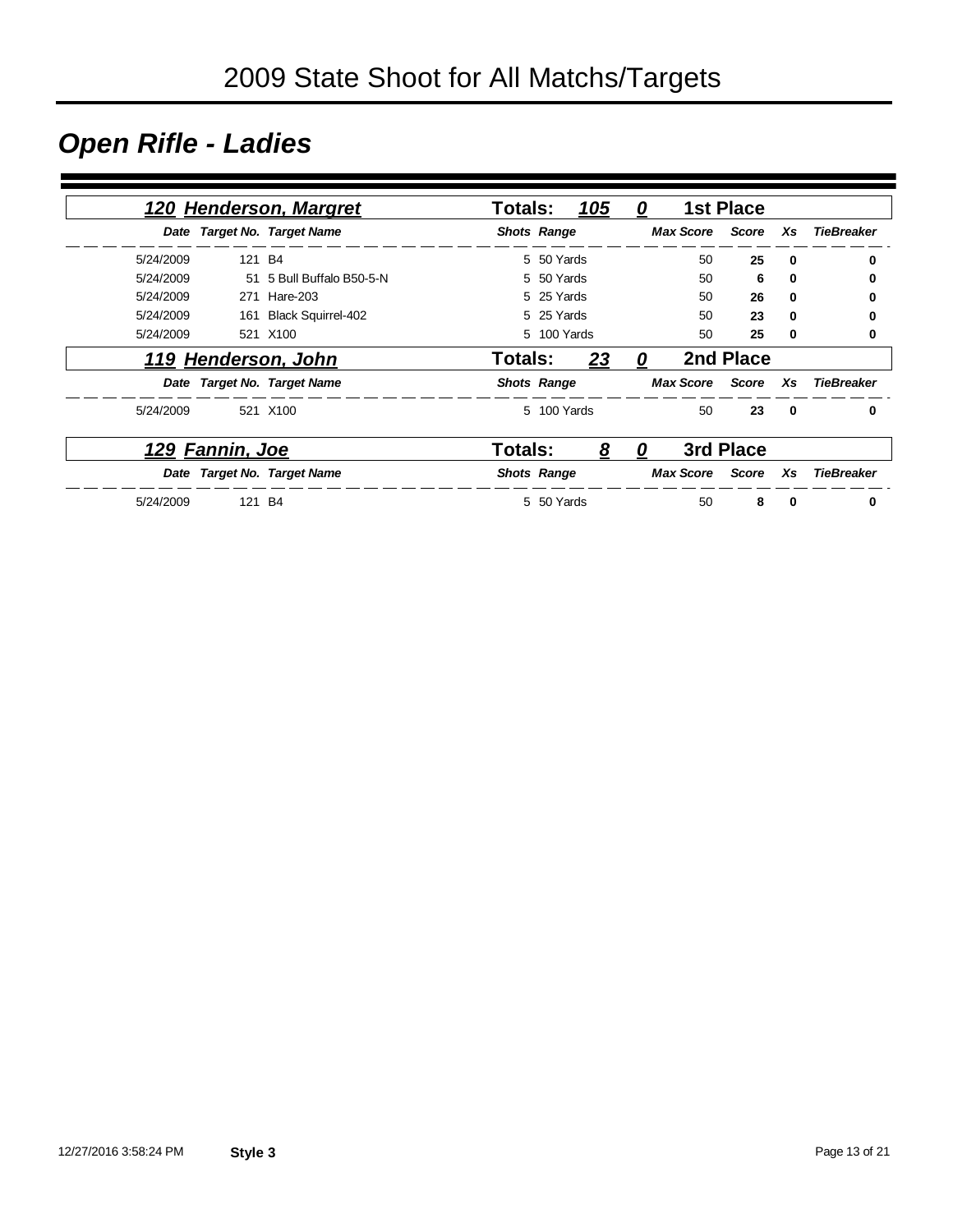## *Open Rifle - Mens*

|           | 104 Sipes, Dave         |                             | <b>Totals:</b>     | 174         | $\mathbf 1$             |                  | <b>1st Place</b> |             |                   |
|-----------|-------------------------|-----------------------------|--------------------|-------------|-------------------------|------------------|------------------|-------------|-------------------|
|           |                         | Date Target No. Target Name | <b>Shots Range</b> |             |                         | <b>Max Score</b> | <b>Score</b>     | Xs          | <b>TieBreaker</b> |
| 5/24/2009 | 120 B4                  |                             |                    | 5 50 Yards  |                         | 50               | 26               | 0           | 0                 |
| 5/24/2009 |                         | 50 5 Bull Buffalo B50-5-N   | 5                  | 50 Yards    |                         | 50               | 29               | 0           | 0                 |
| 5/24/2009 |                         | 270 Hare-203                | 5                  | 25 Yards    |                         | 50               | 50               | 1           | 0                 |
| 5/24/2009 |                         | 160 Black Squirrel-402      | 5                  | 25 Yards    |                         | 50               | 45               | 0           | 0                 |
| 5/24/2009 |                         | 520 X100                    |                    | 5 100 Yards |                         | 50               | 24               | 0           | 0                 |
|           | 107 Swartz, Ken         |                             | <b>Totals:</b>     | 169         | 0                       |                  | 2nd Place        |             |                   |
|           |                         | Date Target No. Target Name | <b>Shots Range</b> |             |                         | <b>Max Score</b> | <b>Score</b>     | Xs          | <b>TieBreaker</b> |
| 5/23/2009 | 120 B4                  |                             |                    | 5 50 Yards  |                         | 50               | 39               | $\mathbf 0$ | 0                 |
| 5/24/2009 |                         | 50 5 Bull Buffalo B50-5-N   | 5                  | 50 Yards    |                         | 50               | 38               | 0           | 0                 |
| 5/24/2009 |                         | 270 Hare-203                | 5                  | 25 Yards    |                         | 50               | 41               | 0           |                   |
| 5/24/2009 |                         | 160 Black Squirrel-402      | 5                  | 25 Yards    |                         | 50               | 34               | 0           |                   |
| 5/23/2009 |                         | 520 X100                    | 5                  | 100 Yards   |                         | 50               | 17               | 0           | 0                 |
|           | 105 Stone, Donald       |                             | <b>Totals:</b>     | <u>138</u>  | 0                       |                  | 3rd Place        |             |                   |
|           |                         | Date Target No. Target Name | <b>Shots Range</b> |             |                         | <b>Max Score</b> | Score            | Xs          | <b>TieBreaker</b> |
| 5/23/2009 | 120 B4                  |                             | 5                  | 50 Yards    |                         | 50               | 29               | 0           | 0                 |
| 5/23/2009 |                         | 50 5 Bull Buffalo B50-5-N   | 5                  | 50 Yards    |                         | 50               | 28               | 0           | 0                 |
| 5/23/2009 |                         | 270 Hare-203                | 5                  | 25 Yards    |                         | 50               | 26               | 0           |                   |
| 5/23/2009 |                         | 160 Black Squirrel-402      | 5                  | 25 Yards    |                         | 50               | 41               | 0           |                   |
| 5/23/2009 |                         | 520 X100                    |                    | 5 100 Yards |                         | 50               | 14               | 0           | 0                 |
|           | 121 Henderson, Jeff     |                             | <b>Totals:</b>     | 128         | 0                       |                  |                  |             |                   |
|           |                         | Date Target No. Target Name | <b>Shots Range</b> |             |                         | <b>Max Score</b> | <b>Score</b>     | Xs          | <b>TieBreaker</b> |
| 5/24/2009 | 120 B4                  |                             |                    | 5 50 Yards  |                         | 50               | 27               | 0           | 0                 |
| 5/24/2009 |                         | 50 5 Bull Buffalo B50-5-N   | 5                  | 50 Yards    |                         | 50               | 23               | 0           | 0                 |
| 5/24/2009 |                         | 270 Hare-203                | 5                  | 25 Yards    |                         | 50               | 38               | 0           |                   |
| 5/24/2009 |                         | 160 Black Squirrel-402      | 5                  | 25 Yards    |                         | 50               | 23               | 0           | 0                 |
| 5/24/2009 |                         | 520 X100                    |                    | 5 100 Yards |                         | 50               | 17               | 0           | 0                 |
|           | <u>141 Austin, John</u> |                             | <b>Totals:</b>     | 123         | $\overline{2}$          |                  |                  |             |                   |
|           |                         | Date Target No. Target Name | <b>Shots Range</b> |             |                         | <b>Max Score</b> | <b>Score</b>     | Xs          | <b>TieBreaker</b> |
| 5/24/2009 |                         | 50 5 Bull Buffalo B50-5-N   |                    | 5 50 Yards  |                         | 50               | 32               | 0           | 0                 |
| 5/24/2009 |                         | 270 Hare-203                |                    | 5 25 Yards  |                         | 50               | 43               | 0           | 0                 |
| 5/24/2009 |                         | 160 Black Squirrel-402      |                    | 5 25 Yards  |                         | 50               | 30               | 2           | 0                 |
| 5/24/2009 |                         | 520 X100                    |                    | 5 100 Yards |                         | 50               | 18               | 0           | 0                 |
|           | 103 Gold, Robert        |                             | <b>Totals:</b>     | <u> 106</u> | $\overline{\mathbf{0}}$ |                  |                  |             |                   |
|           |                         | Date Target No. Target Name | <b>Shots Range</b> |             |                         | <b>Max Score</b> | <b>Score</b>     | Xs          | <b>TieBreaker</b> |
| 5/24/2009 | 120 B4                  |                             |                    | 5 50 Yards  |                         | 50               | 22               | 0           | 0                 |
| 5/24/2009 |                         | 50 5 Bull Buffalo B50-5-N   |                    | 5 50 Yards  |                         | 50               | 24               | 0           | 0                 |
| 5/24/2009 |                         | 270 Hare-203                |                    | 5 25 Yards  |                         | 50               | 34               | 0           | 0                 |
| 5/24/2009 |                         | 160 Black Squirrel-402      |                    | 5 25 Yards  |                         | 50               | 26               | 0           | 0                 |
| 5/24/2009 |                         | 520 X100                    |                    | 5 100 Yards |                         | 50               | 0                | 0           | 0                 |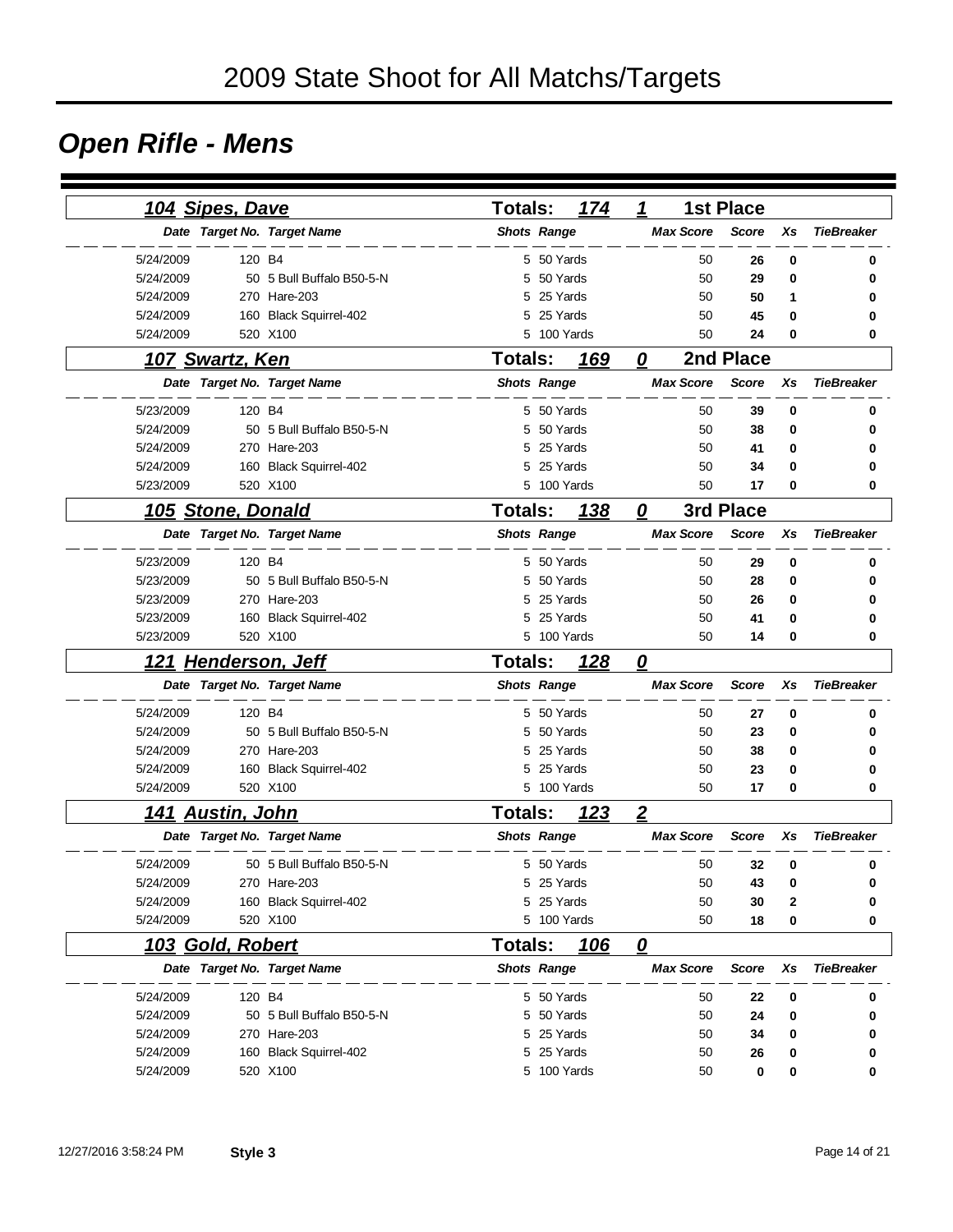# 2009 State Shoot for All Matchs/Targets

|           | 129 Fannin, Joe    |                             | Totals: |                    | <u>72</u> | $\mathbf{\Omega}$ |       |          |                   |
|-----------|--------------------|-----------------------------|---------|--------------------|-----------|-------------------|-------|----------|-------------------|
|           |                    | Date Target No. Target Name |         | <b>Shots Range</b> |           | <b>Max Score</b>  | Score | Xs       | <b>TieBreaker</b> |
| 5/24/2009 |                    | 50 5 Bull Buffalo B50-5-N   |         | 5 50 Yards         |           | 50                | 14    | $\bf{0}$ | 0                 |
| 5/24/2009 |                    | 270 Hare-203                |         | 5 25 Yards         |           | 50                | 38    | 0        | 0                 |
| 5/24/2009 |                    | 160 Black Squirrel-402      |         | 5 25 Yards         |           | 50                | 20    | 0        | 0                 |
|           |                    | 116 Richards, Patrick       | Totals: |                    | 63        | 1                 |       |          |                   |
|           |                    | Date Target No. Target Name |         | <b>Shots Range</b> |           | <b>Max Score</b>  | Score | Xs       | <b>TieBreaker</b> |
| 5/24/2009 |                    | 50 5 Bull Buffalo B50-5-N   |         | 5 50 Yards         |           | 50                | 19    | $\bf{0}$ | 0                 |
| 5/24/2009 |                    | 270 Hare-203                |         | 5 25 Yards         |           | 50                | 22    | 0        | 0                 |
| 5/24/2009 |                    | 160 Black Squirrel-402      |         | 5 25 Yards         |           | 50                | 22    | 1        | 0                 |
|           | 147 Brown, William |                             | Totals: |                    | <u>32</u> |                   |       |          |                   |
|           |                    | Date Target No. Target Name |         | <b>Shots Range</b> |           | <b>Max Score</b>  | Score | Xs       | <b>TieBreaker</b> |
| 5/23/2009 |                    | 50 5 Bull Buffalo B50-5-N   |         | 5 50 Yards         |           | 50                | 32    | -1       | 0                 |
| 119       |                    | <b>Henderson, John</b>      | Totals: |                    | <u>31</u> | 0                 |       |          |                   |

|           | <u>וווט ןווטכו שטווח צו ו</u> | ı vlais. | vı                 | U         |       |              |            |
|-----------|-------------------------------|----------|--------------------|-----------|-------|--------------|------------|
|           | Date Target No. Target Name   |          | <b>Shots Range</b> | Max Score | Score | <b>Xs</b>    | TieBreaker |
| 5/24/2009 | 120 B4                        |          | 5 50 Yards         | 50        | 0     | $\mathbf{0}$ |            |
| 5/24/2009 | 50 5 Bull Buffalo B50-5-N     |          | 5 50 Yards         | 50        | 6     | 0            |            |
| 5/24/2009 | 270 Hare-203                  |          | 5 25 Yards         | 50        | 12    | 0            |            |
| 5/24/2009 | 160 Black Squirrel-402        |          | 5 25 Yards         | 50        | 13    | $\mathbf 0$  |            |
|           |                               |          |                    |           |       |              |            |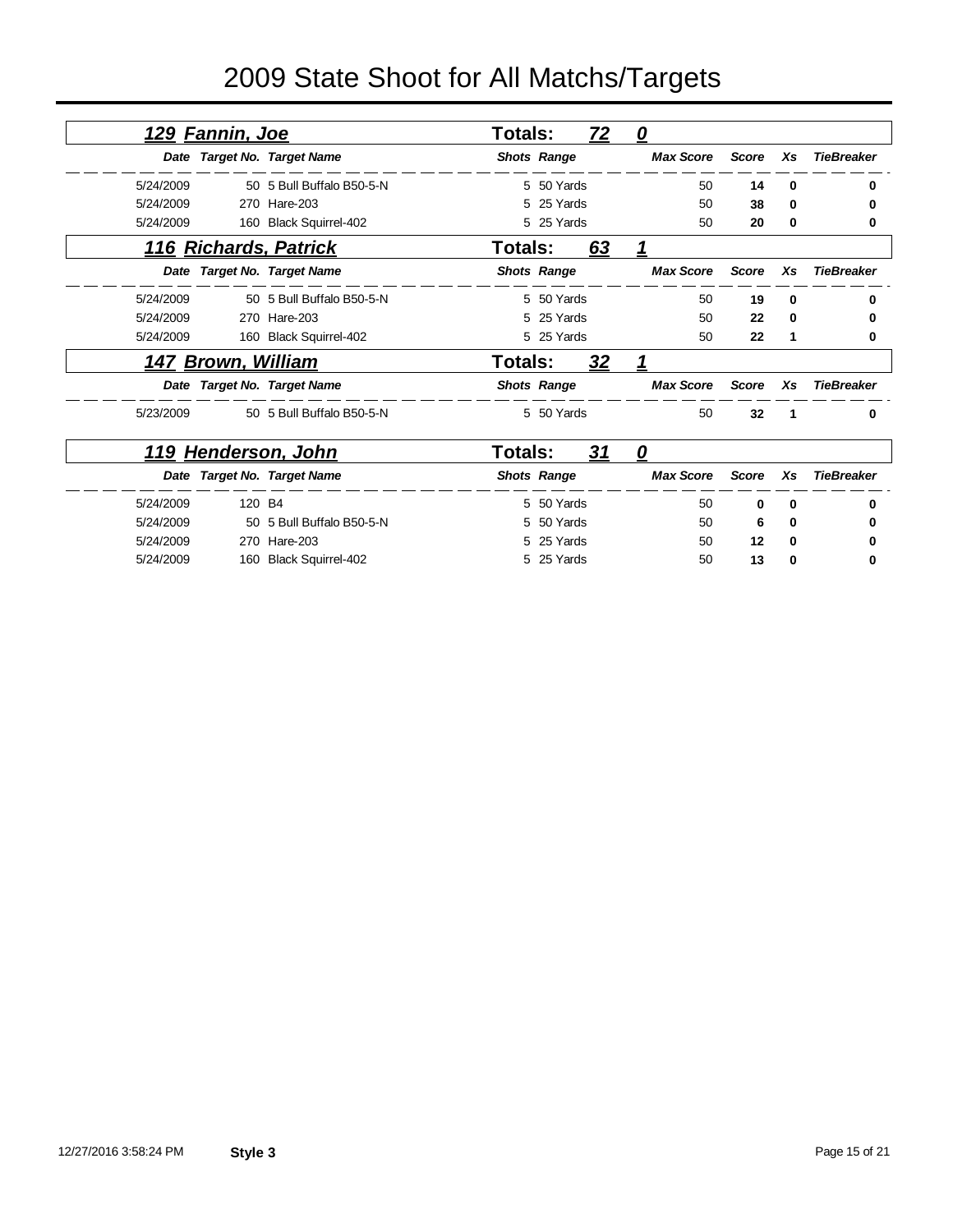# *Pistol - Open*

| 147 Brown, William        |                             | Totals:            |                    | 160 | $\boldsymbol{2}$        | <b>1st Place</b> |    |                   |
|---------------------------|-----------------------------|--------------------|--------------------|-----|-------------------------|------------------|----|-------------------|
|                           | Date Target No. Target Name | <b>Shots Range</b> |                    |     | <b>Max Score</b>        | <b>Score</b>     | Xs | <b>TieBreaker</b> |
| 5/24/2009                 | 341 Pistol                  |                    | 10 50 Yards        |     | 100                     | 79               | 1  | 0                 |
| 5/24/2009                 | 340 Pistol                  |                    | 10 25 Yards        |     | 100                     | 81               | 1  | 0                 |
| <u>106 Barkman, Joe</u>   |                             | <b>Totals:</b>     |                    | 135 | 0                       | 2nd Place        |    |                   |
|                           | Date Target No. Target Name | <b>Shots Range</b> |                    |     | <b>Max Score</b>        | <b>Score</b>     | Xs | <b>TieBreaker</b> |
| 5/22/2009                 | 341 Pistol                  |                    | 10 50 Yards        |     | 100                     | 54               | 0  | 0                 |
| 5/22/2009                 | 340 Pistol                  |                    | 10 25 Yards        |     | 100                     | 81               | 0  | 0                 |
| <u> 107 Swartz, Ken</u>   |                             | Totals:            |                    | 124 | 1                       | 3rd Place        |    |                   |
|                           | Date Target No. Target Name | <b>Shots Range</b> |                    |     | <b>Max Score</b>        | <b>Score</b>     | Xs | <b>TieBreaker</b> |
| 5/24/2009                 | 341 Pistol                  |                    | 10 50 Yards        |     | 100                     | 57               | 0  | 0                 |
| 5/24/2009                 | 340 Pistol                  |                    | 10 25 Yards        |     | 100                     | 67               | 1  | 0                 |
| <u> 104 Sipes, Dave</u>   |                             | <b>Totals:</b>     |                    | 84  | 0                       |                  |    |                   |
|                           | Date Target No. Target Name | <b>Shots Range</b> |                    |     | <b>Max Score</b>        | <b>Score</b>     | Xs | <b>TieBreaker</b> |
| 5/24/2009                 | 341 Pistol                  |                    | 10 50 Yards        |     | 100                     | 24               | 0  | 0                 |
| 5/24/2009                 | 340 Pistol                  |                    | 10 25 Yards        |     | 100                     | 60               | 0  | 0                 |
| <u>129 Fannin, Joe</u>    |                             | Totals:            |                    | 83  | $\overline{\mathbf{0}}$ |                  |    |                   |
|                           | Date Target No. Target Name | <b>Shots Range</b> |                    |     | <b>Max Score</b>        | <b>Score</b>     | Xs | <b>TieBreaker</b> |
| 5/24/2009                 | 341 Pistol                  |                    | 10 50 Yards        |     | 100                     | 21               | 0  | 0                 |
| 5/24/2009                 | 340 Pistol                  |                    | 10 25 Yards        |     | 100                     | 62               | 0  | 0                 |
| 121 Henderson, Jeff       |                             | <b>Totals:</b>     |                    | 72  | $\overline{\mathbf{0}}$ |                  |    |                   |
|                           | Date Target No. Target Name | <b>Shots Range</b> |                    |     | <b>Max Score</b>        | <b>Score</b>     | Xs | <b>TieBreaker</b> |
| 5/24/2009                 | 341 Pistol                  |                    | 10 50 Yards        |     | 100                     | 61               | 0  | 0                 |
| 5/24/2009                 | 340 Pistol                  |                    | 10 25 Yards        |     | 100                     | 11               | 0  | 0                 |
| 105 Stone, Donald         |                             | Totals:            |                    | 63  | $\boldsymbol{\varrho}$  |                  |    |                   |
|                           | Date Target No. Target Name | <b>Shots Range</b> |                    |     | <b>Max Score</b>        | <b>Score</b>     | Xs | <b>TieBreaker</b> |
| 5/24/2009                 | 341 Pistol                  |                    | 10 50 Yards        |     | 100                     | 63               | 0  | 0                 |
| <b>134 Prestio, Alice</b> |                             | Totals:            |                    | 48  | 0                       |                  |    |                   |
|                           | Date Target No. Target Name | <b>Shots Range</b> |                    |     | <b>Max Score</b>        | Score            | Xs | <b>TieBreaker</b> |
| 5/24/2009                 | 340 Pistol                  |                    | 10 25 Yards        |     | 100                     | 48               | 0  | 0                 |
| 108 Brown, Herb           |                             | <b>Totals:</b>     |                    | 17  | $\overline{\mathbf{0}}$ |                  |    |                   |
|                           | Date Target No. Target Name |                    | <b>Shots Range</b> |     | <b>Max Score</b>        | <b>Score</b>     | Xs | <b>TieBreaker</b> |
| 5/24/2009                 | 341 Pistol                  |                    | 10 50 Yards        |     | 100                     | 17               | 0  | 0                 |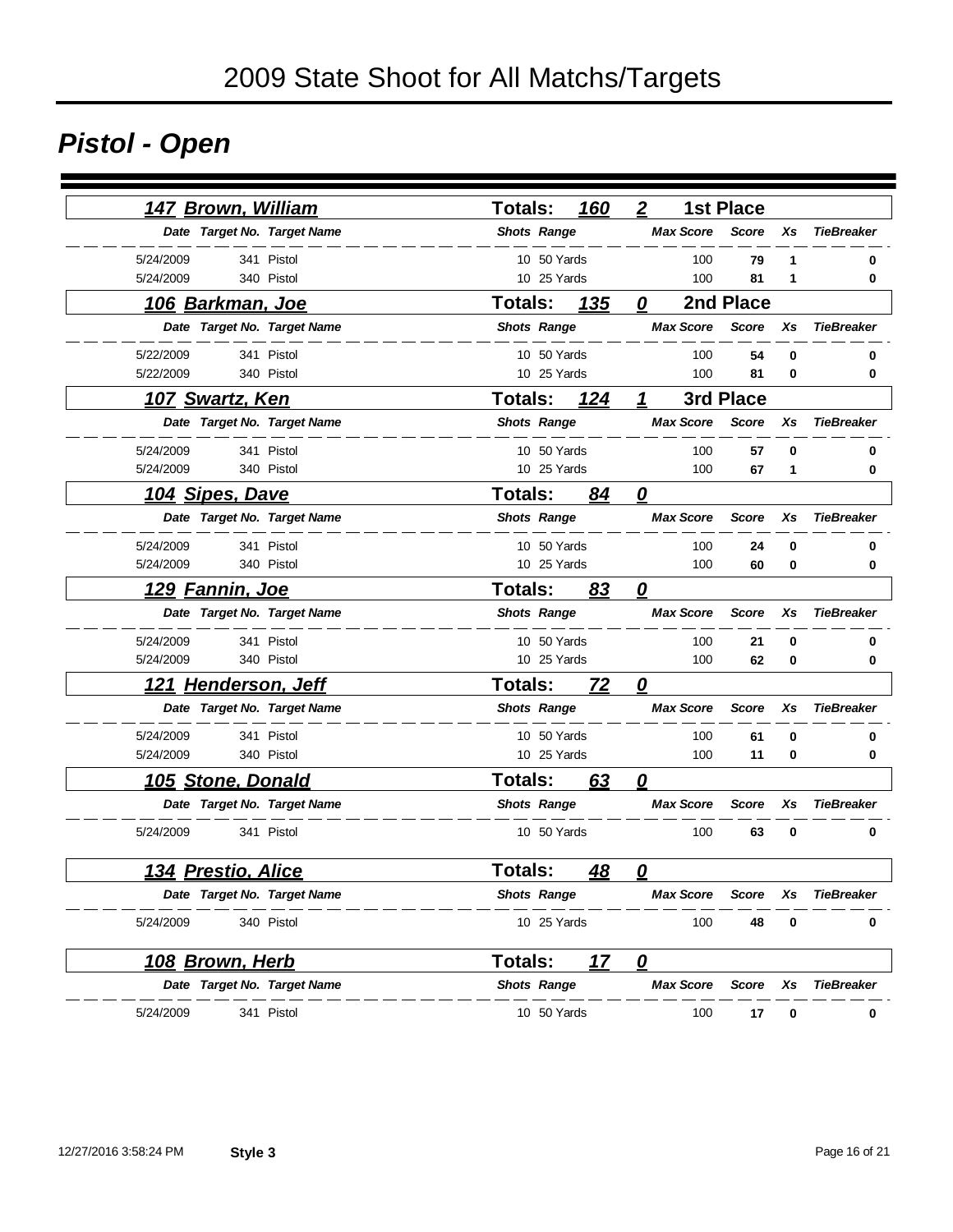### *Primitive - Juniors*

|           | 112 Bilbrey, Alex  |                             | Totals:        |                    | 90        | 0 |                        | <b>1st Place</b> |              |                   |
|-----------|--------------------|-----------------------------|----------------|--------------------|-----------|---|------------------------|------------------|--------------|-------------------|
|           |                    | Date Target No. Target Name |                | <b>Shots Range</b> |           |   | <b>Max Score Score</b> |                  | Xs           | TieBreaker        |
| 5/24/2009 |                    | 350 Primitive - Juniors     |                | 20 N/A             |           |   | 200                    | 90               | $\Omega$     | 0                 |
|           | 113 Richards, Nate |                             | <b>Totals:</b> |                    | <u>70</u> | 0 |                        | 2nd Place        |              |                   |
|           |                    | Date Target No. Target Name |                | <b>Shots Range</b> |           |   | <b>Max Score</b>       | Score            | Xs           | <b>TieBreaker</b> |
| 5/24/2009 |                    | 350 Primitive - Juniors     |                | 20 N/A             |           |   | 200                    | 70               | 0            | 0                 |
|           | 114 Richards, Gabe |                             | Totals:        |                    | 50        | 0 |                        | 3rd Place        |              |                   |
|           |                    | Date Target No. Target Name |                | <b>Shots Range</b> |           |   | <b>Max Score</b> Score |                  | Xs           | <b>TieBreaker</b> |
| 5/24/2009 |                    | 350 Primitive - Juniors     |                | 20 N/A             |           |   | 200                    | 50               | $\mathbf{0}$ | $\bf{0}$          |
|           |                    | 115 Richards, Landon        | <b>Totals:</b> |                    | <u>10</u> | 0 |                        |                  |              |                   |
|           |                    | Date Target No. Target Name |                | <b>Shots Range</b> |           |   | <b>Max Score</b>       | <b>Score</b>     | Xs           | <b>TieBreaker</b> |
| 5/24/2009 |                    | 350 Primitive - Juniors     |                | 20 N/A             |           |   | 200                    | 10               | $\mathbf{0}$ | 0                 |

#### *Primitive - Ladies*

|           | 102 Fulbright, Glynda       | Totals: | 90                 |     | <b>1st Place</b> |     |                               |
|-----------|-----------------------------|---------|--------------------|-----|------------------|-----|-------------------------------|
|           | Date Target No. Target Name |         | <b>Shots Range</b> |     |                  |     | Max Score Score Xs TieBreaker |
| 5/23/2009 | 370 Primitive - Mens        |         | 20 N/A             | 200 | 90               | - 0 |                               |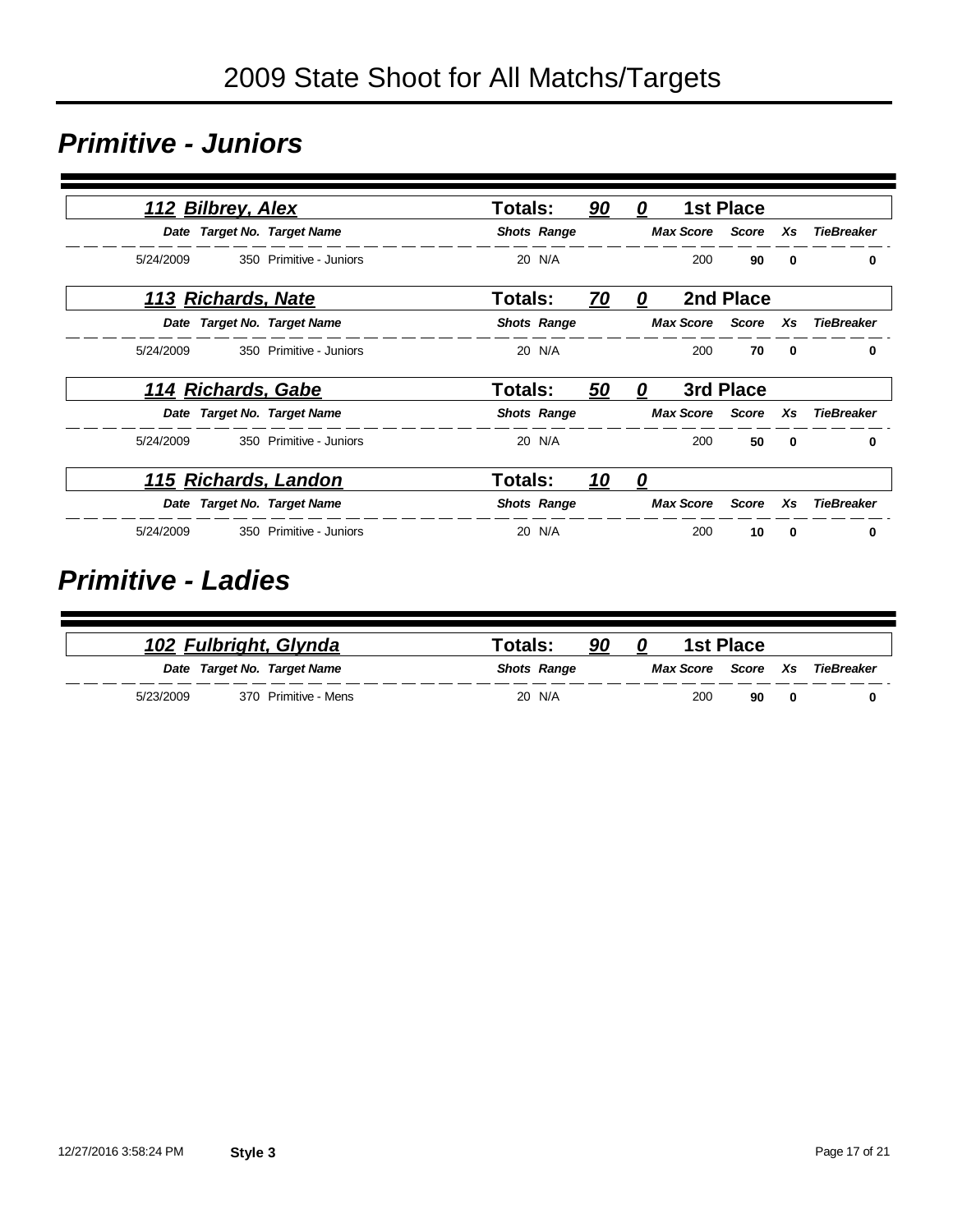#### *Primitive - Mens*

| <u> 129 Fannin, Joe</u>           | 120<br><b>Totals:</b>       | <b>1st Place</b><br>0            |          |                   |
|-----------------------------------|-----------------------------|----------------------------------|----------|-------------------|
| Date Target No. Target Name       | <b>Shots Range</b>          | <b>Max Score</b><br><b>Score</b> | Xs       | <b>TieBreaker</b> |
| 5/24/2009<br>370 Primitive - Mens | 20 N/A                      | 200<br>120                       | 0        | 1                 |
| <u>106 Barkman, Joe</u>           | <b>Totals:</b><br>120       | 2nd Place<br>0                   |          |                   |
| Date Target No. Target Name       | <b>Shots Range</b>          | <b>Max Score</b><br><b>Score</b> | Xs       | <b>TieBreaker</b> |
| 5/23/2009<br>370 Primitive - Mens | 20 N/A                      | 120<br>200                       | 0        | $\mathbf{2}$      |
| <u> 109 Taylor, Ed</u>            | <b>Totals:</b><br>110       | 3rd Place<br>0                   |          |                   |
| Date Target No. Target Name       | <b>Shots Range</b>          | <b>Max Score</b><br><b>Score</b> | Xs       | <b>TieBreaker</b> |
| 5/24/2009<br>370 Primitive - Mens | 20 N/A                      | 110<br>200                       | 0        | 0                 |
| 105 Stone, Donald                 | <b>Totals:</b><br>110       | $\mathbf{\Omega}$                |          |                   |
| Date Target No. Target Name       | <b>Shots Range</b>          | <b>Max Score</b><br>Score        | Xs       | <b>TieBreaker</b> |
| 5/23/2009<br>370 Primitive - Mens | 20 N/A                      | 200<br>110                       | 0        | 0                 |
| 108 Brown, Herb                   | <b>Totals:</b><br>100       | 0                                |          |                   |
| Date Target No. Target Name       | <b>Shots Range</b>          | <b>Max Score</b><br><b>Score</b> | Xs       | <b>TieBreaker</b> |
| 5/23/2009<br>370 Primitive - Mens | 20 N/A                      | 200<br>100                       | 0        | 0                 |
| 111 Davide, Thomas                | 100<br><b>Totals:</b>       | 0                                |          |                   |
| Date Target No. Target Name       | <b>Shots Range</b>          | <b>Max Score</b><br><b>Score</b> | Xs       | <b>TieBreaker</b> |
| 5/23/2009<br>370 Primitive - Mens | 20 N/A                      | 200<br>100                       | $\bf{0}$ | 0                 |
| 101 Fulbright, Greg               | <b>Totals:</b><br>100       | 0                                |          |                   |
| Date Target No. Target Name       | <b>Shots Range</b>          | <b>Max Score</b><br><b>Score</b> | Xs       | <b>TieBreaker</b> |
| 5/23/2009<br>370 Primitive - Mens | 20 N/A                      | 200<br>100                       | 0        | 0                 |
| <u>107 Swartz, Ken</u>            | <b>Totals:</b><br>90        | 0                                |          |                   |
| Date Target No. Target Name       | <b>Shots Range</b>          | <b>Max Score</b><br><b>Score</b> | Xs       | <b>TieBreaker</b> |
| 5/24/2009<br>370 Primitive - Mens | 20 N/A                      | 200<br>90                        | 0        | 0                 |
| <u> 110 Tucker, James</u>         | <b>Totals:</b><br><u>70</u> | $\overline{\bm{\varrho}}$        |          |                   |
| Date Target No. Target Name       | <b>Shots Range</b>          | <b>Max Score</b><br>Score        | Xs       | <b>TieBreaker</b> |
| 5/23/2009<br>370 Primitive - Mens | 20 N/A                      | 200<br>70                        | 0        | 0                 |
| <u> 116 Richards, Patrick</u>     | Totals:<br><u>70</u>        | $\overline{\mathbf{0}}$          |          |                   |
| Date Target No. Target Name       | <b>Shots Range</b>          | <b>Max Score</b><br>Score        | Xs       | <b>TieBreaker</b> |
| 5/24/2009<br>370 Primitive - Mens | 20 N/A                      | 200<br>70                        | 0        | 0                 |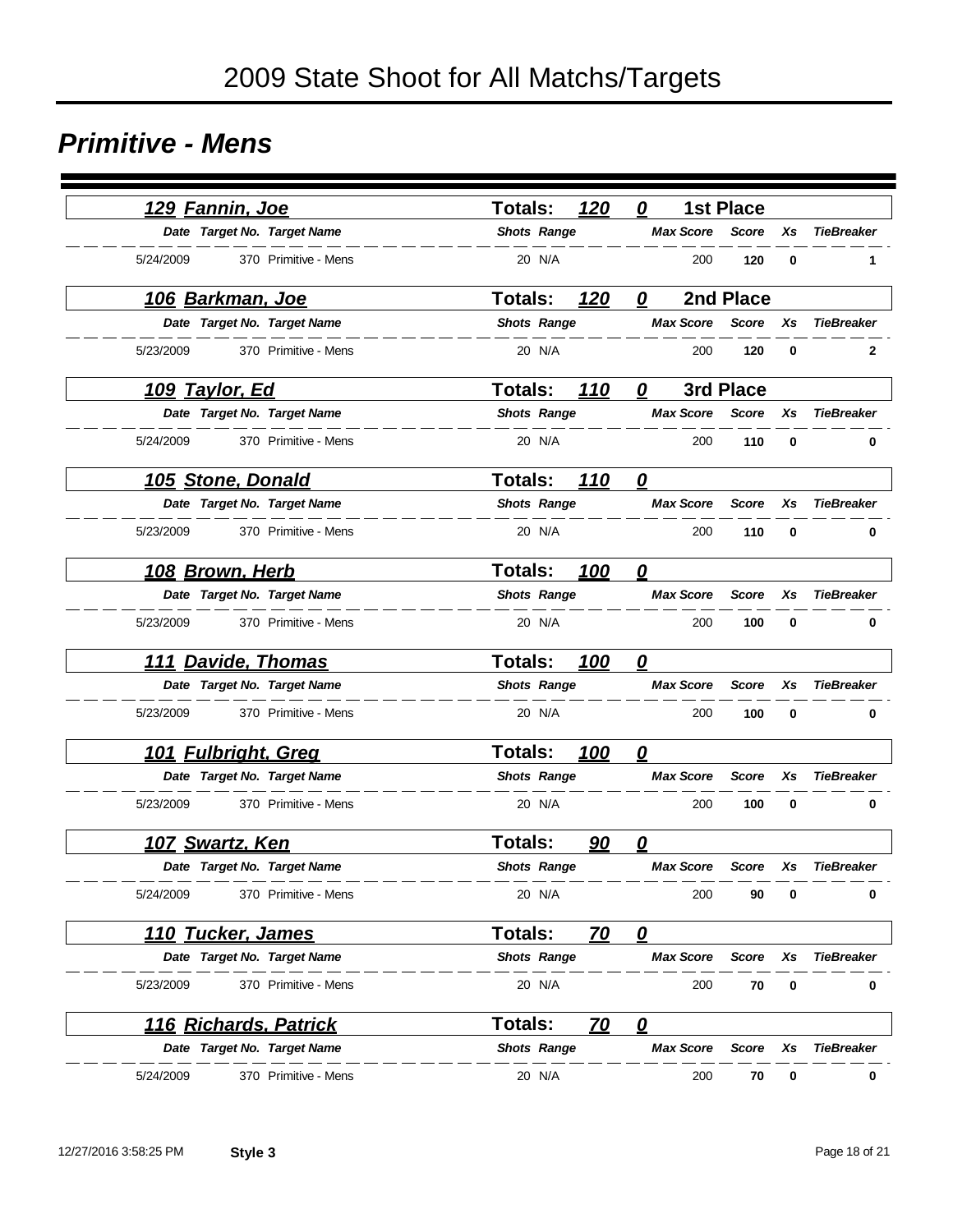### *Rifled Musket - Open*

|           |                         |                             | <b>Totals:</b> |                    |           | 0                |                  | <b>1st Place</b> |             |                   |
|-----------|-------------------------|-----------------------------|----------------|--------------------|-----------|------------------|------------------|------------------|-------------|-------------------|
|           | <u>141 Austin, John</u> |                             |                |                    | 88        |                  |                  |                  |             |                   |
|           |                         | Date Target No. Target Name |                | <b>Shots Range</b> |           |                  | <b>Max Score</b> | <b>Score</b>     | Xs          | <b>TieBreaker</b> |
| 5/24/2009 |                         | 490 Woodchuck-202           |                | 5 50 Yards         |           |                  | 50               | 36               | $\Omega$    | 0                 |
| 5/24/2009 |                         | 430 SG50                    | 5              | 50 Yards           |           |                  | 50               | 25               | 0           | 0                 |
| 5/24/2009 |                         | 30 3 Bull                   | 5              | 100 Yards          |           |                  | 50               | 27               | 0           | 0                 |
|           | 103 Gold, Robert        |                             | <b>Totals:</b> |                    | <u>80</u> | 0                |                  | 2nd Place        |             |                   |
|           |                         | Date Target No. Target Name |                | <b>Shots Range</b> |           |                  | <b>Max Score</b> | <b>Score</b>     | Xs          | <b>TieBreaker</b> |
| 5/23/2009 |                         | 490 Woodchuck-202           |                | 5 50 Yards         |           |                  | 50               | 29               | $\bf{0}$    | 0                 |
| 5/23/2009 |                         | 430 SG50                    | 5              | 50 Yards           |           |                  | 50               | 37               | 0           | 0                 |
| 5/23/2009 |                         | 30 3 Bull                   | 5              | 100 Yards          |           |                  | 50               | 14               | 0           | 0                 |
|           | 105 Stone, Donald       |                             | Totals:        |                    | 63        | 0                |                  | 3rd Place        |             |                   |
|           |                         | Date Target No. Target Name |                | <b>Shots Range</b> |           | <b>Max Score</b> |                  | <b>Score</b>     | Xs          | <b>TieBreaker</b> |
| 5/24/2009 |                         | 490 Woodchuck-202           |                | 5 50 Yards         |           |                  | 50               | 22               | $\mathbf 0$ | 0                 |
| 5/24/2009 |                         | 430 SG50                    | 5              | 50 Yards           |           |                  | 50               | 17               | 0           | 0                 |
| 5/24/2009 |                         | 30 3 Bull                   |                | 5 100 Yards        |           |                  | 50               | 24               | 0           | 0                 |
|           | <u>107 Swartz, Ken</u>  |                             | <b>Totals:</b> |                    | 52        | 0                |                  |                  |             |                   |
|           |                         | Date Target No. Target Name |                | <b>Shots Range</b> |           |                  | <b>Max Score</b> | <b>Score</b>     | Xs          | <b>TieBreaker</b> |
| 5/22/2009 |                         | 490 Woodchuck-202           |                | 5 50 Yards         |           |                  | 50               | 17               | 0           | 0                 |
| 5/22/2009 |                         | 430 SG50                    | 5              | 50 Yards           |           |                  | 50               | 35               | 0           | 0                 |
| 5/22/2009 |                         | 30 3 Bull                   |                | 5 100 Yards        |           |                  | 50               | 0                | 0           | 0                 |

### *Shotgun - Open*

| <u>107 Swartz, Ken</u>      | Totals: |                    | <u>30</u><br>0 |                  | 1st Place |     |            |
|-----------------------------|---------|--------------------|----------------|------------------|-----------|-----|------------|
| Date Target No. Target Name |         | <b>Shots Range</b> |                | <b>Max Score</b> | Score Xs  |     | TieBreaker |
| 5/24/2009<br>580 Clays      |         | 10 N/A             |                | 100              | 30        | 0   |            |
| <u>135 Kelley, Mike</u>     | Totals: |                    | <u>30</u><br>0 |                  | 2nd Place |     |            |
| Date Target No. Target Name |         | <b>Shots Range</b> |                | <b>Max Score</b> | Score     | Xs. | TieBreaker |
| 5/24/2009<br>580 Clays      |         | 10 N/A             |                | 100              | 30        | 0   |            |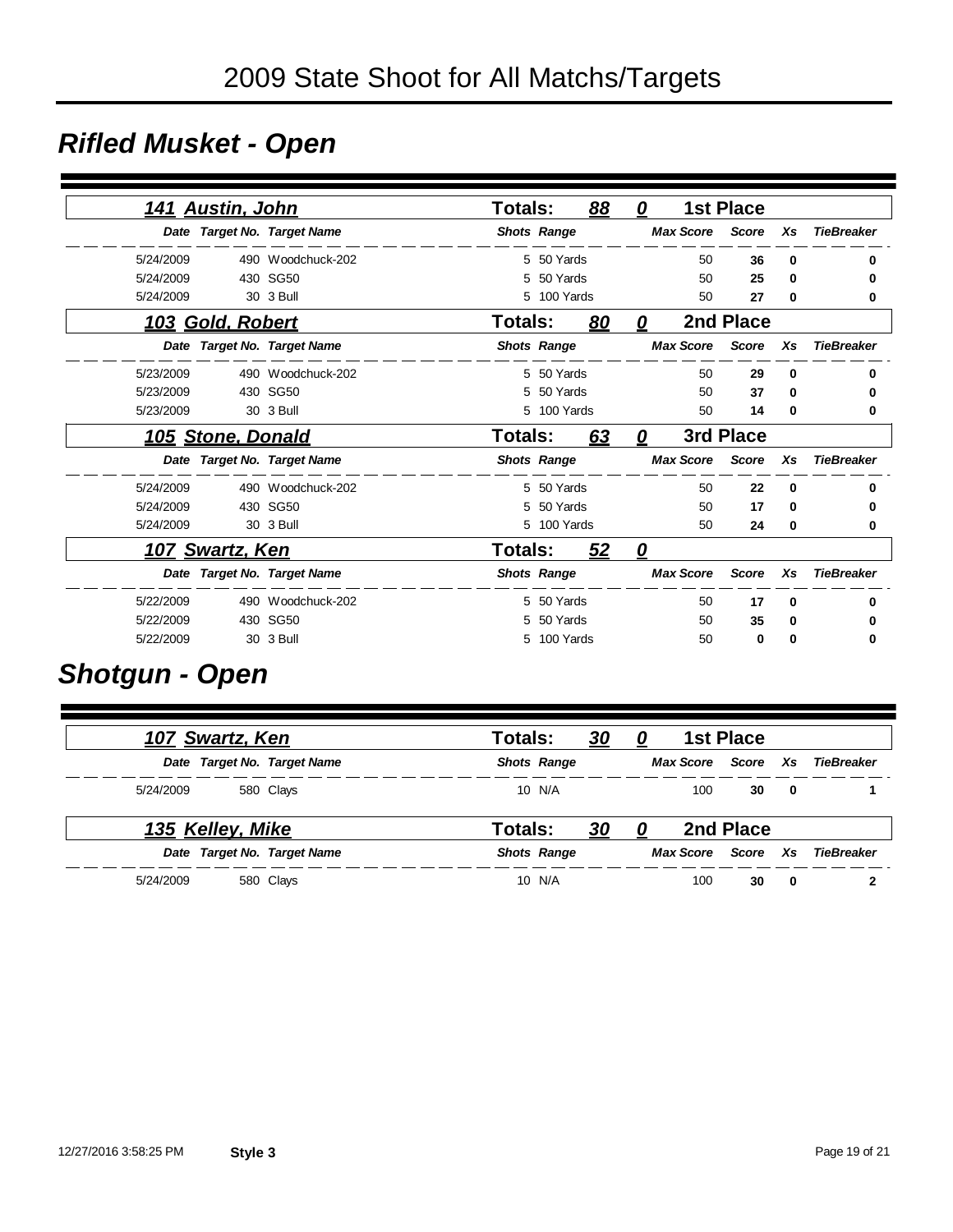## *Smooth Rifle - Open*

| 104 Sipes, Dave |                 | <b>Totals:</b><br>112       |                           |  | 1st Place<br>$\boldsymbol{2}$ |          |              |                   |
|-----------------|-----------------|-----------------------------|---------------------------|--|-------------------------------|----------|--------------|-------------------|
|                 |                 | Date Target No. Target Name | <b>Shots Range</b>        |  | <b>Max Score</b>              | Score Xs |              | <b>TieBreaker</b> |
| 5/22/2009       |                 | 280 Hog                     | 5 50 Yards                |  | 50                            | 25       | $\mathbf{0}$ | 0                 |
| 5/22/2009       |                 | 420 Right Facing Buffalo    | 5 25 Yards                |  | 50                            | 49       |              | 0                 |
| 5/22/2009       |                 | 330 Opossum                 | 5 25 Yards                |  | 50                            | 38       | 1            | 0                 |
|                 | 107 Swartz, Ken |                             | Totals:<br>Z <sub>2</sub> |  | 2nd Place                     |          |              |                   |
|                 |                 | Date Target No. Target Name | <b>Shots Range</b>        |  | <b>Max Score</b>              | Score    | Xs           | TieBreaker        |
| 5/22/2009       |                 | 280 Hog                     | 5 50 Yards                |  | 50                            | $\bf{0}$ | 0            | $\bf{0}$          |
| 5/22/2009       |                 | 420 Right Facing Buffalo    | 5 25 Yards                |  | 50                            | 35       | 0            | 0                 |
| 5/22/2009       |                 | 330 Opossum                 | 5 25 Yards                |  | 50                            | 37       | 1            | 0                 |